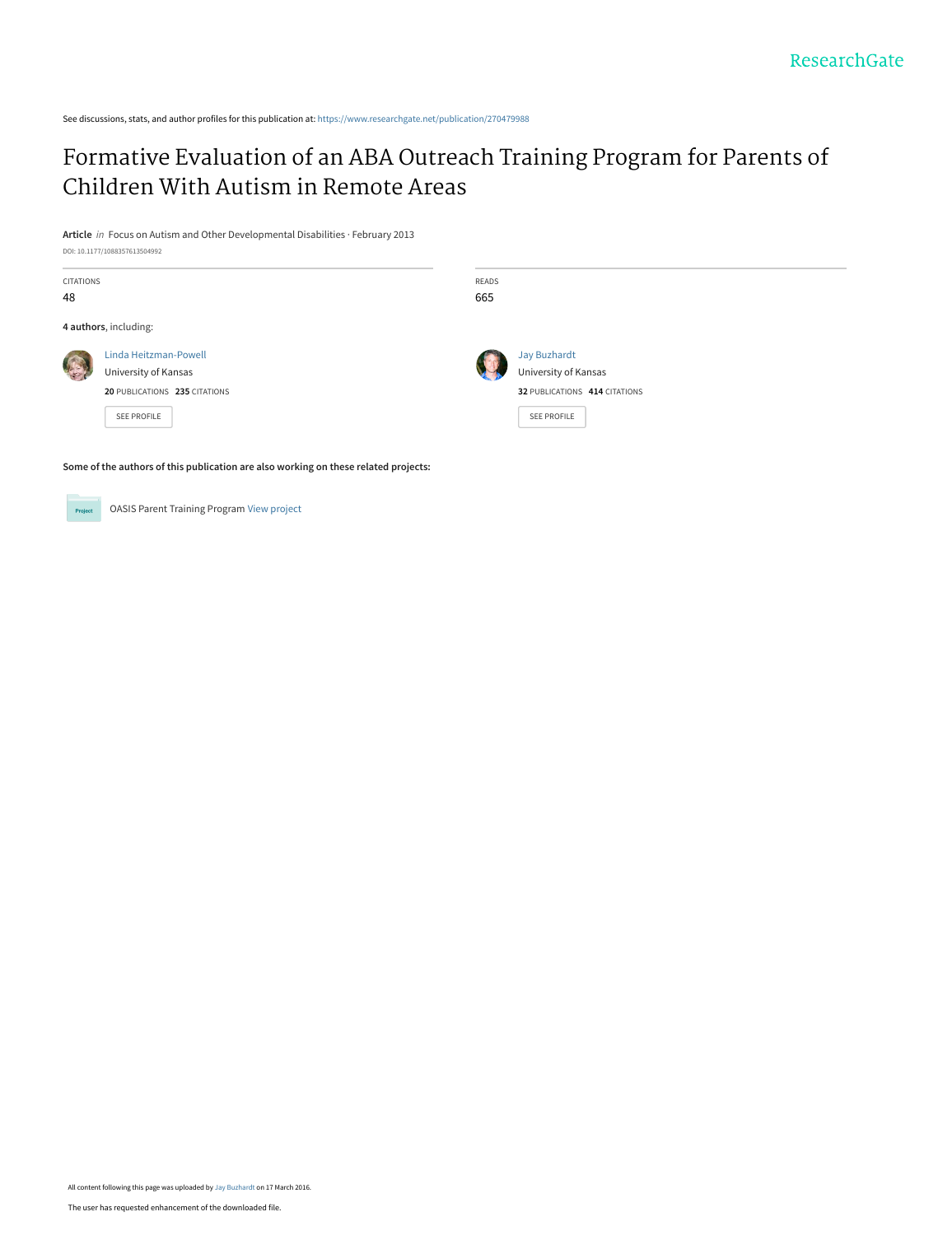# **Formative Evaluation of an ABA Outreach Training Program for Parents of Children With Autism in Remote Areas**

Focus on Autism and Other Developmental Disabilities 2014, Vol. 29(1) 23–38 © Hammill Institute on Disabilities 2013 Reprints and permissions: sagepub.com/journalsPermissions.nav DOI: 10.1177/1088357613504992 focus.sagepub.com **SSAGE** 

Linda S. Heitzman-Powell, PhD<sup>1</sup>, Jay Buzhardt, PhD<sup>2</sup>, Lisa C. Rusinko, PhD<sup>3</sup>, and Todd M. Miller, EdS<sup>2</sup>

#### **Abstract**

Families in rural or remote areas have limited access to evidence-based intervention for their children with autism. Using web-based training and telemedicine technology, the current study investigated the feasibility of training seven parents to implement Applied Behavior Analysis (ABA) strategies with their children with autism. In this exploratory formative evaluation, parents increased their knowledge of ABA strategies and concepts by an average of 39 percentage points, and improved their implementation of ABA strategies with their children by an average of 41 percentage points. A total of 9,052 driving miles were saved across the four families. Implications for families living in remote areas, improvements in the training program, and future research directions are discussed.

#### **Keywords**

autism spectrum disorders, behavior, early, intervention, training, parent, applied behavior analysis

### **Autism Prevalence and Intervention**

Autism first appears in childhood and is a disorder that affects development in socialization, communication, and behavior (American Psychiatric Association, 2000). In 2012, the Centers for Disease Control (CDC) review of 2008 records for 8-year-old children suggested that autism affects 1 in 88 children across all racial, ethnic, and socioeconomic groups (CDC, 2012). With so many children in need of intervention (CDC, 2012; Matson & Kozlowski, 2011), researchers view parent training as an attractive alternative or augmentation to clinician-directed interventions (Brookman-Frazee, Vismara, Drahota, Stahmer, & Openden, 2012; Steiner, 2011; Steiner, Koegel, Koegel, & Ence, 2012). Many intervention programs for young children involve parents as a way to increase teaching opportunities, generalize outcomes, and reduce treatment costs (Brookman-Frazee et al., 2012; Koegel, Koegel, Fredeen, & Gengoux, 2008). Parent training programs target a range of parental skills and treatment strategies, including the use of functional assessment tools (Brookman-Frazee, Stahmer, Baker-Ericzen, & Tsai, 2006; Powell, Dunlap, & Fox, 2006), behavioral principles (Schultz, Schmidt, & Stichter, 2011), and procedures to increase social communication (Koegel, Symon, & Koegel, 2002; Lang, Machalicek, Rispoli, & Regester, 2009; Nefdt, Koegel, Singer, & Gerber, 2010; Patterson, Smith, & Mirenda, 2012). Parent–Child Interaction Therapy (PCIT), an example of an empirically supported treatment for disruptive behavior in young children, is a parent training model that utilizes play therapy and behavioral techniques to improve the relationship between parent and child as parents learn how to be more effective in managing their child's behavior (Eyberg, 1988). This approach has begun to be used with new populations, including children with autism (Eyberg, 2005; Masse, McNeil, Wagner, & Chorney, 2007; Solomon, Ono, Timmer, & Goodlin-Jones, 2008).

While involving parents in training is critical (National Autism Center, 2009; National Research Council, 2001), parent training research remains limited (Crockett, Fleming, Doepke, & Stevens, 2007) and little is known about how to make training resources available to families in remote areas or with limited capacity to travel to facilities for oneon-one hands-on practice and coaching. Several methods and media have been used in an attempt to increase access to training. These methods include video programs (Matson, Mahan, & LoVullo, 2009; Nefdt et al., 2010; Vismara,

<sup>1</sup>University of Kansas Medical Center, Kansas City, USA 2 University of Kansas, Kansas City, USA <sup>3</sup>Summit Center for Child Development, Kansas City, MO, USA

**Corresponding Author:**

Linda S. Heitzman-Powell, Center for Child Health and Development, University of Kansas Medical Center, 3901 Rainbow Blvd. Mailstop 4003, Kansas City, KS 66160, USA. Email: lhpowell@ku.edu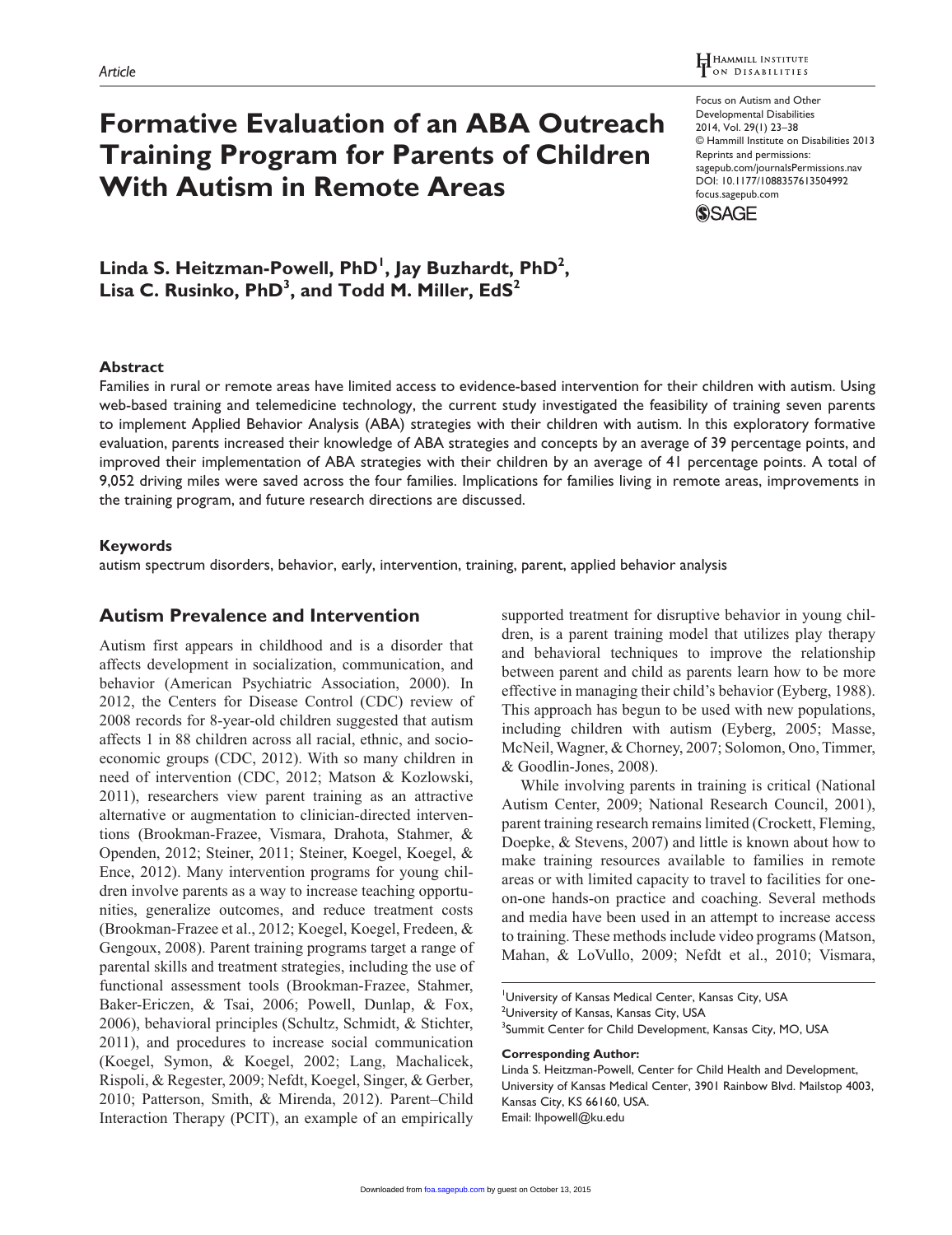Young, & Rogers, 2012), computerized behavioral parent training programs (Cefai, Smith, & Pushak, 2010; Vismara et al., 2012; Wainer & Ingersoll, 2013), and a week-long intensive training program for families of children with autism in geographically distant areas (Koegel et al., 2002). While these types of programs address the need for adequate dissemination and the importance of parent training, they lack modeling, practice, and feedback, the key components of a quality training (Wyatt-Kaminski, Valle, Filene, & Boyle, 2008). In addition, the limited duration and high response cost of the week-long intensive training program (i.e., parents were required to travel to a regional medical center) limit the ability to effectively reach and train parents in rural/remote areas with limited resources.

## **Distance Training**

#### *Online Instruction*

Online instruction has become a popular form of training in private industry and academic settings. Instruction provided on a medium as ubiquitous and accessible as the Internet has advantages compared with other forms of media (e.g., books, videotapes) and workshops, such as reduced travel needs. Decreased travel is particularly important for families of children with a disability because these families are often faced with unique challenges and costs of transporting children and/or finding appropriate child care.

Learners who benefit the most from online training include those who have a specific learning objective and the motivation to learn independently, but lack the time or ability to go to training sessions (Horton, 2000; Vismara et al., 2012; Wainer, & Ingersoll, 2013). Parents who need training in the delivery of effective treatments for their children with autism have all of these characteristics. Applied Behavior Analysis (ABA; Baer, Wolf, & Risley, 1968) therapy is known to be among the most effective treatments for children with autism (National Autism Center, 2009), making it one of the most sought after treatments available. ABA is the scientific study of behavior and its application to socially important problems in the natural environment. ABA is not a specific program, but instead is a method of identifying skills to improve, problem behaviors to decrease, and ways to arrange the environment to support and maintain the changes (Baer et al., 1968). ABA uses empirically validated techniques to improve communication, direction following, eye contact, daily living skills, motor skills, academic skills, as well as decrease problem behaviors such as noncompliance, tantrums, running away, self-injury, selfstimulation, and aggression (Cooper, Heron, & Heward, 2007). It is, however, an intervention that is expensive to sustain in terms of dollars and labor. Thus, parents, particularly those in remote areas where access to ABA therapy is limited, have compelling reasons to learn how to implement ABA therapy with their children. Although a number of

web-based training programs exist for learning ABA (Hamad, Serna, Morrison, & Fleming, 2010), most of them are designed for practitioners who are working toward becoming a licensed ABA provider (e.g. Board Certified Behavior Analyst), and/or they provided limited depth and no opportunities for practice or coaching on skill acquisition.

#### *Telemedicine Training*

Families in rural areas are historically subject to a shortage of health care professionals such as medical doctors, specialists, and psychologists (Bransford, Nahabedian, & Waterson, 2010; Charles, 2000; Hojabri, Borousan, & Manafi, 2012; Lockamy & Smith, 2009). With telemedicine technology, individuals in rural communities have better access to the same intervention services available to their urban counterparts (American Telemedicine Association, 2013; Hojabri et al., 2012; Huston & Huston, 2000; Obstfelder, Engeseth, & Wynn, 2007). For example, Vismara, Young, Stahmer, Griffith, and Rogers (2009) compared telemedicine versus face-to-face training to prepare service providers to implement the Early Start Denver model with their families. Their results indicated no difference between the two groups in service providers' fidelity of implementation, satisfaction, or child measures of engagement. Also, Reese and colleagues (Developmental Disabilities Center, 2003) conducted a telemedicine training program for team members charged with monitoring and providing care to individuals with disabilities. They found that for team training, satisfaction between on-site training and telemedicine training was similar. Although there are promising indicators that interventionists can be effectively trained from a distance, we know little about the effectiveness of distance training that prepares parents to implement ABA therapy with their children. Because of the lack of services, particularly in rural areas, and the need for parents to be able to provide and understand effective interventions for their children, there is a strong need for effective distance training programs for parents of children with autism.

## **The OASIS Training Program**

Decades of research suggest that many children with autism can succeed in the regular education classroom if exposed to intensive early intervention even if residual characteristics remain, such as impairment in social behavior. Others will make gains significant enough that they will only require partial or less intensive special education services (Eikeseth, Smith, Jahr, & Eldevik, 2007; Lovaas, 1987; Rogers & Vismara, 2008; Sallows & Graupner, 2005). For intervention to be effective, providers must be well trained (Eldevik et al., 2012; Johnston, Foxx, Jacobson, Green, & Mulick, 2006; Randell, Hall, Bizo, & Remington, 2007;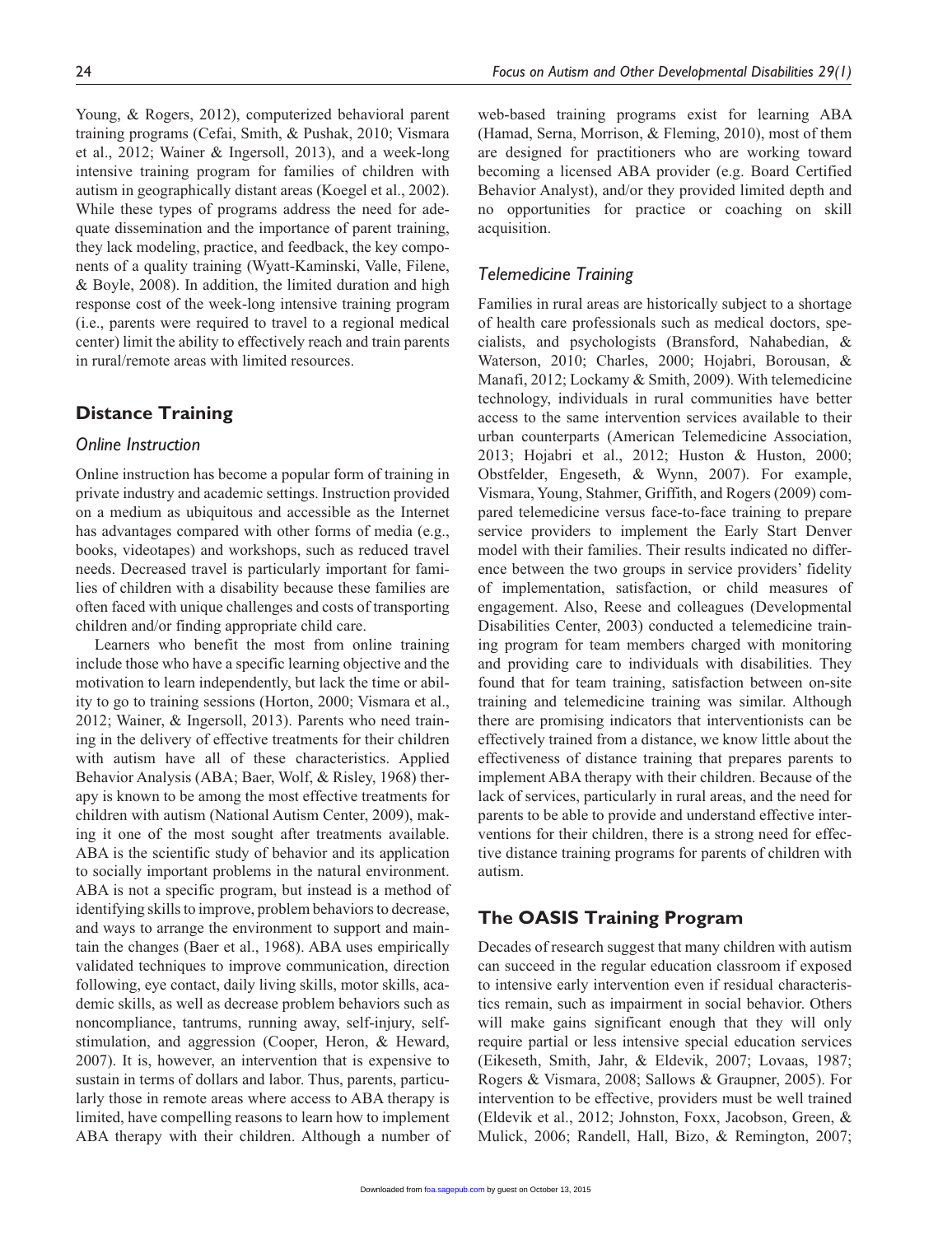

**Figure 1.** Research-to-practice outreach training model.

Smith & Lovaas, 1998). To show evidence of successful training, it is important to use performance-based measurement, which assesses skill fluency (Eldevik et al., 2012; Gianoumis & Sturmey, 2012; Lafasakis & Sturmey, 2007; Lerman, Tetreault, Hovanetz, Strobel, & Garro, 2008; Sarokoff & Sturmey, 2008; Thomson, Martin, Arnal, Fazzio, & Yu, 2009). Educational research suggests that active learner participation and presenting information in small blocks are two key components to effective training programs (Markle, 1990).

Buzhardt and Heitzman-Powell (2005) combined several elements of effective instruction for home-based provider training, specifically, combining experiential training and performance-based measurement as imperative components of training and assessment. In addition to the identification and inclusion of those critical training elements, the previous work of Heitzman-Powell, Buzhardt, Suchowierska, and Morrison (2003) included skills found to be desirable in the delivery of intensive early intervention, specifically the delivery of discrete trial instruction (DTI; Eldevik et al., 2012; Sarakoff & Sturmey, 2008; Thomson et al., 2009), prompting, fading, shaping (Crockett et al., 2007; Fazzio, Martin, Arnal, & Yu, 2009; Koegel, Schreibman, & Day, 2008; Petursdottir & Sigurdardottir, 2006), chaining, reinforcement, punishment, data collection, generalization and maintenance (Fazzio et al., 2009; Gianoumis & Sturmey, 2012; Ringdahl, Kopelman, & Falcomata, 2009). This training, called the Online and Applied System for Intervention Skills (OASIS) training program (Buzhardt & Heitzman-Powell, 2005; Heitzman-Powell, Buzhardt, Suchowierska, & Morrison, 2003) combines webbased instructional modules with supervised hands-on practice of trained techniques by service providers working directly with children with autism. The current study examined the use of OASIS to train *parents* of children with autism in geographically remote areas.

## *OASIS Conceptual Model*

The OASIS training program uses a *Research-to-Practice Outreach Training* model (Buzhardt & Heitzman-Powell, 2005). As shown in Figure 1, this model, using empirically validated intervention techniques (ABA), functions as a closed loop in that the training program influences implementation of ABA strategies, which influences outcomes, which in turn informs individualization of intervention.

## *OASIS Development*

The purpose of the current study was to formatively evaluate the modified OASIS training program for use with parents from a distance. These modifications included (a) adapting the online tutorials to reflect more parent friendly language and (b) changes in coaching delivery methods (delivered via webbased videoconferencing or "telemedicine"). Table 1 provides a content outline of each of OASIS's eight training modules (see Table 1). Because of the formative nature (Dick, Carey, & Carey, 2011) of this project, we sought to answer the following questions: (a) How much do parents' scores on a knowledge assessment of autism and ABA concepts/procedures increase following exposure to the OASIS training program? (b) How much do parents improve their implementation of ABA procedures with their child following exposure to the OASIS training program? and (c) How satisfied are parents with the OASIS training program?

## **Method**

## *Participants*

A total of 10 parents, from six families, were recruited to participate in the training. Two families dropped out after pretesting, but before beginning training because changes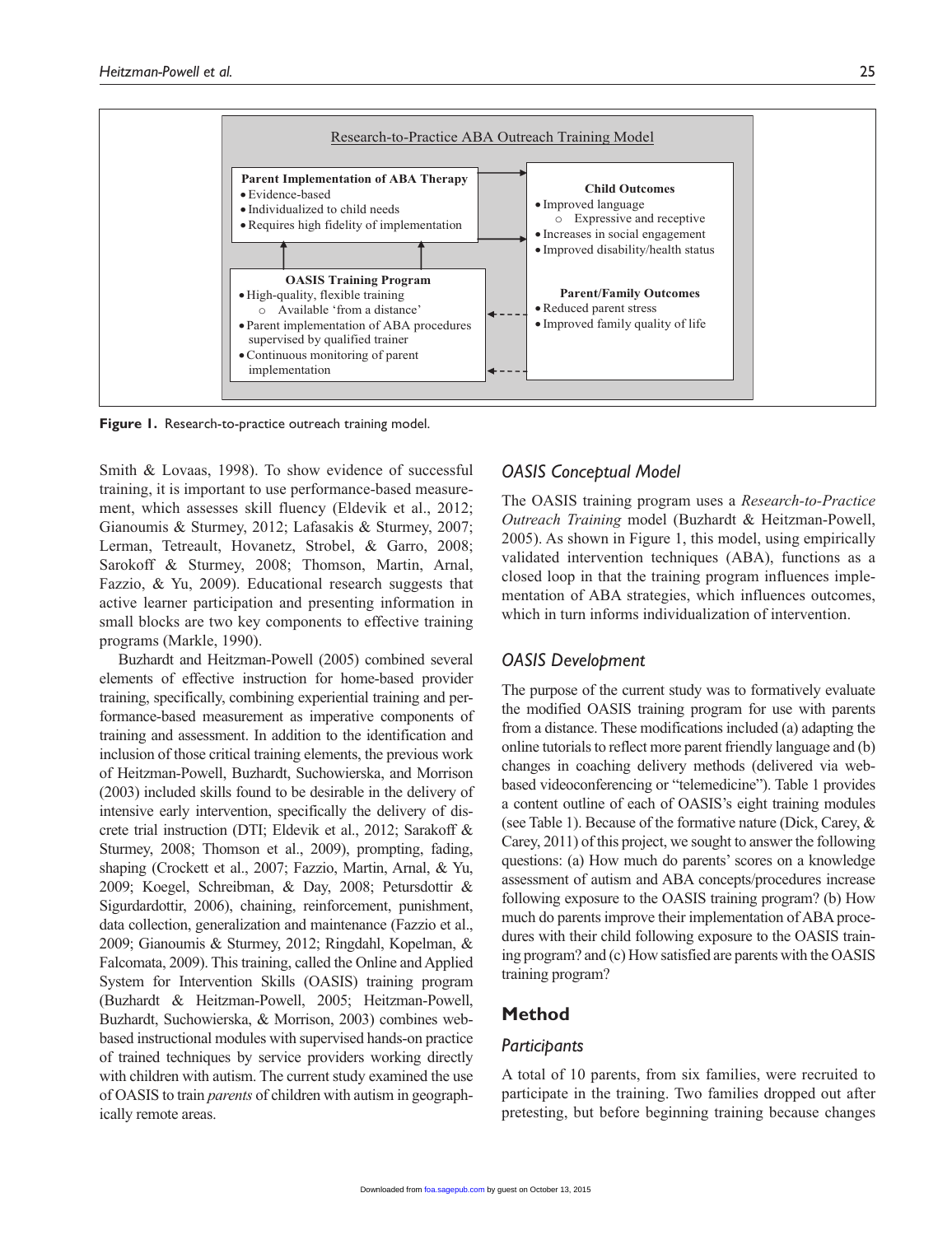| Title                                                     | Telemedicine session                                                                                                                                                                                                                                                                                                                                                                                                                                                        |
|-----------------------------------------------------------|-----------------------------------------------------------------------------------------------------------------------------------------------------------------------------------------------------------------------------------------------------------------------------------------------------------------------------------------------------------------------------------------------------------------------------------------------------------------------------|
| Module I                                                  |                                                                                                                                                                                                                                                                                                                                                                                                                                                                             |
| Introduction to Autism and<br><b>Behavioral Treatment</b> | Goal: Establish rapport and collect preliminary information on child characteristics<br>• Explanation of three domains of autism (communication, behavior, socialization); Review of<br>problem behavior and incidental teaching forms<br>Parent-child interaction emphasizing describing behavior, imitation, reflection of speech and<br>enthusiasm                                                                                                                       |
| Module 2                                                  |                                                                                                                                                                                                                                                                                                                                                                                                                                                                             |
| Defining and<br>Observing Behavior                        | Goal: Fine-tune skills taught in Module I by reinforcing successful parent observation of their child's<br>behavior and collecting data.<br>• Introduction to ABA, operational definitions, review data collection/sheet<br>• Practice/Coaching of parent-child interaction emphasizing behavioral description, dimension, type<br>of data collection                                                                                                                       |
| Module 3                                                  |                                                                                                                                                                                                                                                                                                                                                                                                                                                                             |
| Principles of Behavior                                    | Goal: Understanding of the three-term contingency, reinforcement/punishment, coach parent on use<br>of preference assessment and reinforcer delivery, differential reinforcement, and shaping.<br>Skill Assessment: Preference assessment, reinforcer delivery<br>$\bullet$<br>Practice/Coaching of parent-child interaction on target skill<br>٠<br>Skill Assessment: Short instructions, differential/immediate reinforcement                                             |
| Module 4                                                  | Practice/Coaching of parent-child interaction on target skill<br>٠                                                                                                                                                                                                                                                                                                                                                                                                          |
| <b>Stimulus Control</b>                                   | Goal: Understanding of the discriminative stimulus, how to use and fade prompts while maintaining<br>correct response, errorless teaching.<br>Skill Assessment: prompt and prompt fading<br>$\bullet$                                                                                                                                                                                                                                                                       |
|                                                           | Practice/Coaching of parent-child interaction on target skill<br>$\bullet$                                                                                                                                                                                                                                                                                                                                                                                                  |
|                                                           | Skill Assessment: prompt fading, appropriate instructions and prompts<br>٠<br>Practice/Coaching of parent-child interaction on target skill<br>٠                                                                                                                                                                                                                                                                                                                            |
| Module 5                                                  |                                                                                                                                                                                                                                                                                                                                                                                                                                                                             |
| <b>Effective Teaching</b><br><b>Strategies</b>            | Goal: Understanding of reinforcer delivery, how to structure the learning environment, task analysis,<br>over-teaching, role-play, and how to conduct sessions to effectively teach their child.<br>Skill Assessment: teaching environment, breaks, attending<br>٠<br>Practice/Coaching of parent-child interaction on target skill<br>Skill Assessment: over-teaching, role-play<br>٠<br>Practice/Coaching of parent-child interaction on target skill<br>$\bullet$        |
| Module 6                                                  |                                                                                                                                                                                                                                                                                                                                                                                                                                                                             |
| Decreasing Behaviors:<br><b>Antecedent Control</b>        | Goal: Understanding of task analysis, generalization, maintenance, behavioral momentum, pre-corrects<br>and general procedures for teaching new skills.<br>Skill Assessment: teaching new skills, generalization and maintenance<br>$\bullet$<br>Practice Coaching of parent-child interaction on target skill<br>٠<br>Skill Assessment: Mass/interspersed trials, following teaching plans<br>Practice/coaching of parent-child interaction on target skill<br>Module 7    |
| Decreasing Behavior:                                      | Goal: Understanding of response cost procedures, over correction procedures, extinction, functional                                                                                                                                                                                                                                                                                                                                                                         |
| <b>Consequential Control</b>                              | behavioral assessment.<br>• Skill Assessment: use of response cost procedures, appropriate responses, extinction, appropriate<br>reinforcement<br>Practice/coaching of parent child on target skill<br>٠                                                                                                                                                                                                                                                                    |
| Module 8                                                  |                                                                                                                                                                                                                                                                                                                                                                                                                                                                             |
| Pulling It All Together                                   | Goal: Understanding of the therapy team, components of a team meeting, eight primary curriculum<br>areas and implementation of developed programs.<br>Skill Assessment: discussion of child specific skills to be addressed and development of<br>$\bullet$<br>instructional programs with parent<br>• Skill Assessment: practice implementation of programs written by parents, feedback and<br>adjustments offered<br>Final comments, questions and wrap-up.<br>$\bullet$ |

**Table 1.** OASIS Training Module Content.

*Note.* OASIS = Online and Applied System for Intervention Skills.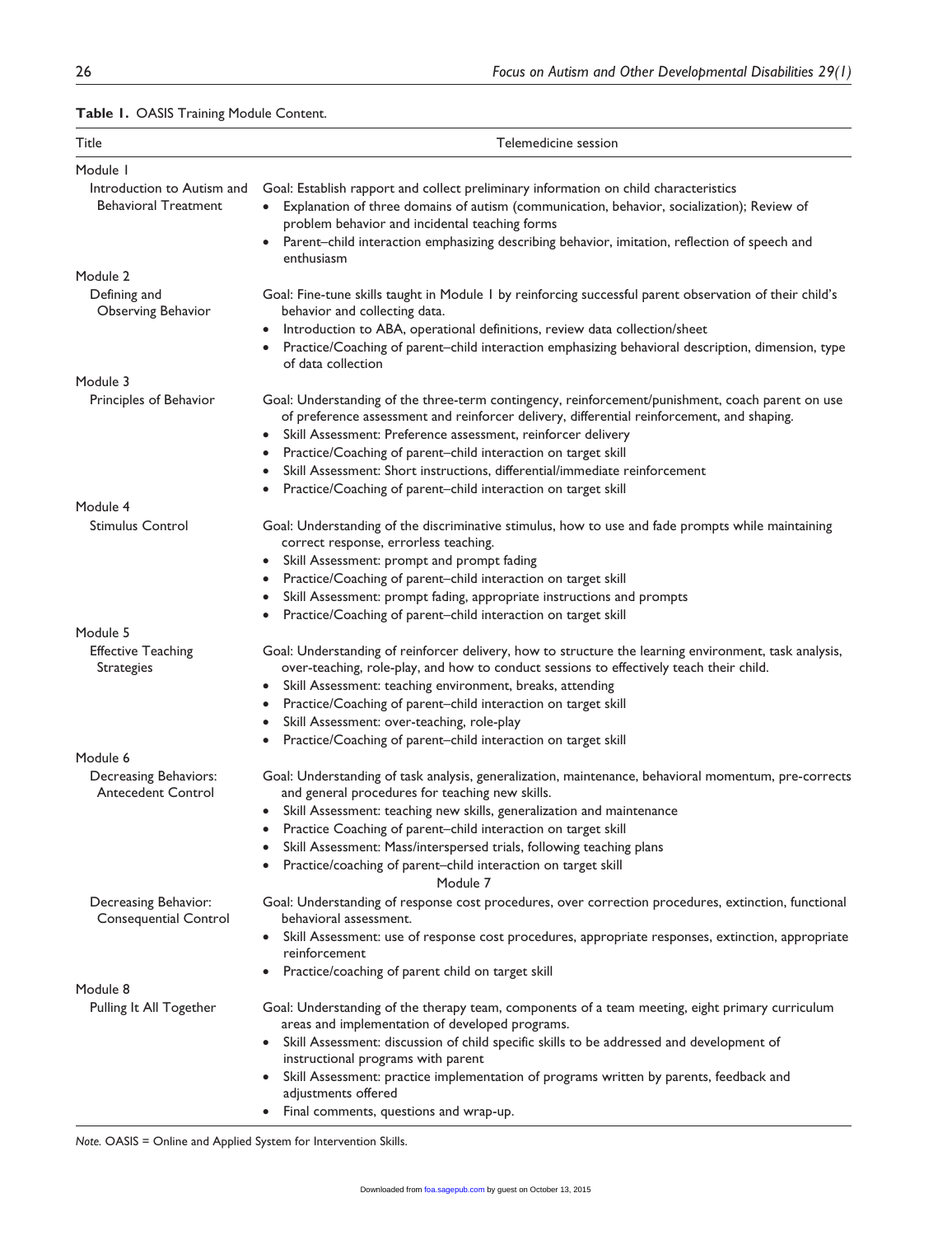

**Figure 2.** Diagram of procedures to complete an OASIS training module.

in their family commitments and schedules prevented them from being able to commit to a consistent training schedule. Therefore, a total of seven parents from four families participated in this evaluation of the OASIS Training Program. The mean age of the parents was 37.3 (range = 32–47), and their education level ranged from a graduate degree to a high school diploma. Families were recruited through existing service delivery channels (e.g., diagnostic clinics, family practice, infant toddler services, etc.). Parents were compensated for their time upon completion of all project requirements.

## *Procedures*

Each family completed the full OASIS training program including all pre- and posttests. OASIS training involved completion of eight modules, each of which included online activities and participation in distance coaching sessions. As summarized in Table 1, the OASIS modules covered general information about autism, basic ABA principles and procedures, how to use ABA procedures to teach new skills, reduce challenging behavior, generalize skills to other settings, how to collect and analyze data for data-based intervention decision making, and how to work with treatment teams and other providers. Figure 2 provides an overview of the process and activities required to complete an OASIS module, which is described in detail below.

*Online activities.* Parents completed all online activities through a password-protected online Learning Management System (LMS) that delivered content as needed, recorded their scores on assessments for coaches to review, allowed coaches to track progress, and provided performance feedback to parents. Parents also logged into the LMS to report activities with their children at home (e.g., use of teaching strategies taught in the OASIS program), including antecedents and consequences of specific challenging behavior.

For each module of content in the OASIS program, parents completed an interactive tutorial, followed by a 20-item knowledge assessment. Because the modules must be completed in a specific sequence (i.e., knowledge from Module 4 builds on knowledge from Modules 1, 2, and 3), module content was not available until prerequisite performance was achieved on prior modules.

Each online tutorial required active responding by trainees in the form of fill-in-the blank, drag and drop, and multiple-choice questions. Immediate feedback in the form of written text was delivered after each response to activities within each tutorial. An important feature of the tutorials was that they required no more than 10 to 20 s to download over weak dial-up Internet connections. This feature was critical to families in geographically remote areas where only 50% of individuals have access to broadband Internet speeds compared with 70% of individuals living in nonrural areas (Smith, 2011). For most users, viewing the online training modules did not require updates to their existing web browser. A 20-question, multiple-choice knowledge assessment followed each tutorial. Mastery criterion was set at 90%, and parents had three attempts to meet this criterion. Access to the next tutorial was contingent on scoring 90% or better on the current tutorial's assessment. These assessments were used to determine progress through the program, not as part of the pre-to-post assessment evaluation of the project.

*Live distance coaching sessions.* Following completion of a module's online tutorial and knowledge assessment, the family engaged with an OASIS coach via Polycom® videoconferencing. Coaching sessions involved a discussion of the tutorial content and the parents' use of strategies at home, followed by parents practicing the strategies with their child while receiving coaching and feedback from trained coaches. Coaches were located at the regional medical center's telemedicine room, and the family participated through the family's local telemedicine site. Both telemedicine rooms contained adult sized tables and chairs, microphones, and a television monitor. Before beginning the coaching sessions, parents received materials to be used during the sessions, including preschool toys (e.g., cause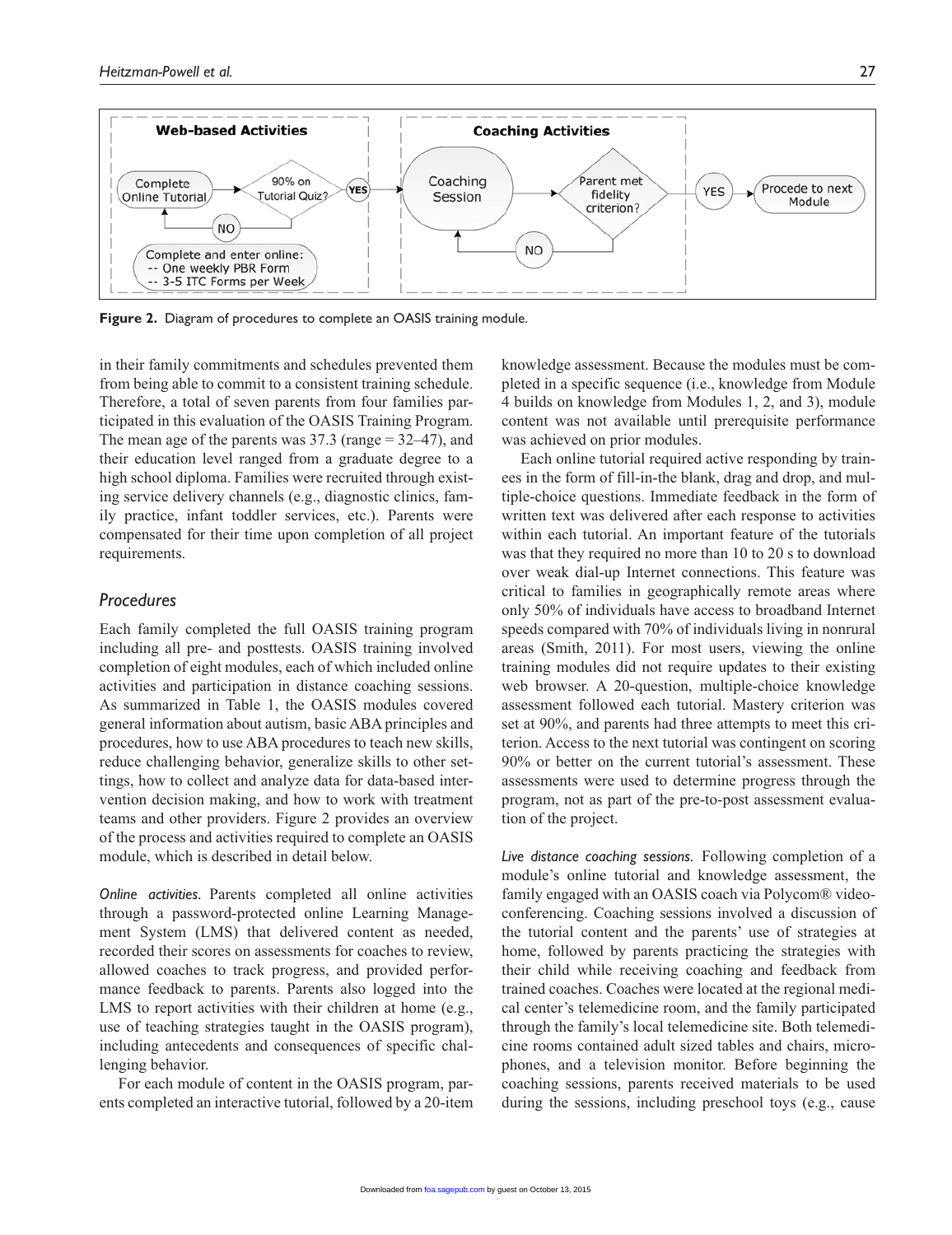and effect toys, ring stackers, cars) and learning materials (e.g., flash cards, dot-to-dot worksheets, crayons and coloring book). They were also provided a small suitcase to transport the items.

Guided by a manualized training protocol, coaches provided instruction and feedback to parents on their use of ABA procedures with their child. Each coach was provided a binder that contained a script for each of the eight modules to guide the telemedicine sessions. Parents received a binder that contained instructions for activities to be completed during the coaching sessions. All treatment sessions followed the same format with a time frame suggested for each designated section of the session. Prior to each session, coaches reviewed parents' scores and responses for the module's tutorial assessment, and reviewed information provided by the parents in the LMS regarding their use of strategies at home and in the community.

Each session began with a discussion of the module's tutorial and the data collected at home on problem behavior and incidental teaching. Next, the coach assessed the parent's fidelity in performing the skill(s) targeted for that part of the module. For example, in Module 3, one such skill was providing contingent reinforcement. To assess this skill, the coach gave the parent a set of activities to perform with their child with the goal of providing several opportunities for the parent to reinforce the child's behavior. During this time, the coach assessed the parent's reinforcement skills by scoring them on 11 components of reinforcement. For this skill, if the parent demonstrated at least 9 of the 11 components (81%), the coach continued to the second coaching session. If the parent demonstrated less than 9 components, then a coaching session was conducted in which the coach provided prompts and feedback as the parent continued to practice the targeted skill. Coaches did not advance parents to the next skill or module until they achieved at least 80% fidelity.

Following the skill assessment, coaches asked parents to play with their child for about 5 min to "make him/her the happiest kid in the world" while the coach observed. Based on elements of Eyeberg's work during the Child Directed Interaction phase of treatment (1988) of PCIT, these brief interludes were designed to establish parents as conditioned reinforcers for their children. These sessions served as a break from the structured activities involved in coaching (in which the interaction was very directive). Feedback was provided following the observation regarding parents' use of descriptive praise and the reduction of questions and demands. During this 5-min play time, parent coaches scored the within-session skill-fluency assessments on each of the targeted skills to ensure parents had reached criterion (80%). Next, for those parents who did not score at least 80% on the skill assessment, an additional coaching session was conducted to teach the skill(s). These data were used for movement through the training only. Additional pre/post

skill-fluency measures were used to determine the overall impact of the training on parents' use of targeted skills (see "Measurement" section below).

Each session ended with a final question-and-answer period, a discussion of what to expect for the next session, and a confirmation of the next appointment day and time. Coaching sessions lasted 90 to 120 min. The total number of sessions for each family ranged from 13 to 19, with an average of 17 across all families. The total number of sessions was dependent on how many sessions parents needed to demonstrate 80% mastery of skills within each module. For those families in which a secondary trainee was involved (e.g., a father), the secondary trainee practiced the skills and received coaching, but only the primary parent was required to reach at least 80% criterion before moving to the next module. All sessions were recorded for later coding of procedural fidelity (see "Procedural Fidelity" section).

*Parent-reported use of strategies outside of training.* Parents also completed two forms each week regarding their use of the ABA strategies outside of the coaching sessions and entered this information into the online LMS. The first form they were asked to complete was the Problem Behavior Recording (PBR) form. At least twice a week, parents reported the antecedent-behavior-consequence sequence for a specific problem behavior using the PBR. Thus, parents reported what happened just before a challenging behavior (e.g., Sara was asked to put her plate in the sink), described the challenging behavior(s) (e.g., she began rocking back and forth and hitting her fork on the table), and what happened immediately after the behavior (e.g., mom put her dishes in the sink for her). The PBR was designed to increase the active engagement of the parents in identifying the hypothesized function of problem behavior and to provide coaches with a record of how parents managed their child's behavior at home.

The second form parents were asked to complete was the Incidental Teaching Checklist (ITC). Parents completed the ITC daily to report strategies they used to teach their child a new skill or to change, in some way, an existing behavior. In addition to reporting details of the behavior, setting, and strategies used, parents also rated their own ability in using the strategy, how effective it was, and the child's overall behavior for the day. The ITC was designed to increase practice of skills outside the coaching session. Like the PBR, the ITCs were reviewed and discussed during each coaching session.

For three of the four families, both parents requested participation in the training. In these cases, the family identified one parent as the "primary" trainee (designated as "a" on the graphs in the "Results" section; a "b" designation signifies the secondary caregiver). This parent was the "parent of record" in the OASIS online LMS and was designated to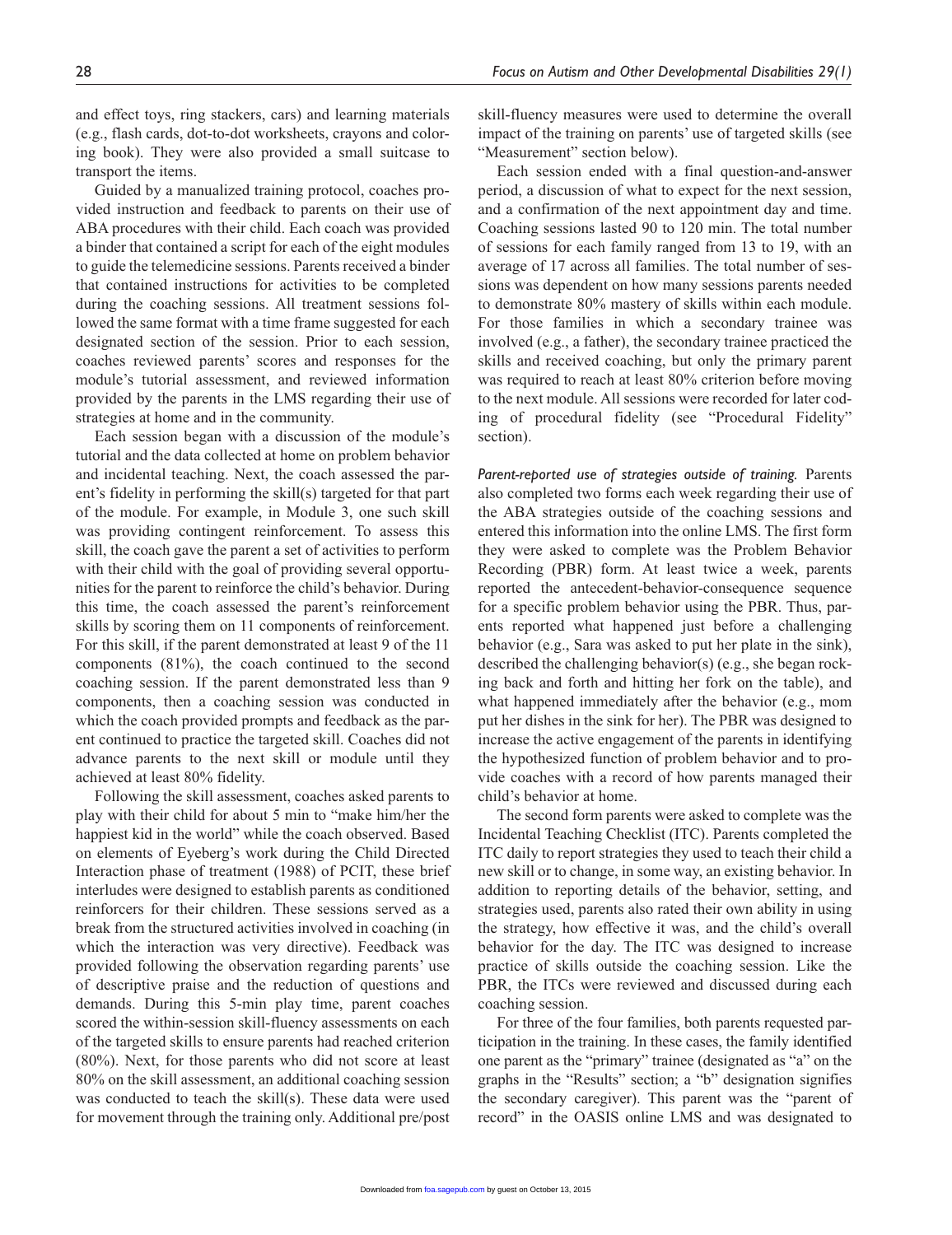complete the online assessments, including the pre- and posttests. However, the other parent was also encouraged to view the tutorials and enter PBR and ITC information into the LMS. For the coaching sessions, both parents fully participated, completed activities with their child as directed by the coach, and completed the pre- and postskill assessments.

#### *Coach Training*

Coaches were trained to criterion on training material and project measures by the project's Lead Coach. The Lead Coach had extensive coach training and was involved in the development of the OASIS training program. Training completion required new Coaches to be 100% reliable for training sessions (procedural fidelity) and at least 80% reliable with the Lead Coach for pre- and posttest scoring. New Coaches then observed the Lead Coach conducting approximately three live coaching sessions. Following these observations, the New Coach conducted at least two sessions with the Lead Coach present. Scoring of coaching statements and content to 90% agreement was required. Finally, the New Coach independently completed a minimum of two sessions, which were then reviewed by the Lead Coach to ensure procedural fidelity continued to be met.

*Procedural fidelity.* Trained observers independently coded coaches' fidelity of implementation of the coaching procedures from videotaped recordings across a random sampling of 10% of each family's sessions. This sampling percentage was chosen because the coaching procedures were scripted and due to the formative nature of the evaluation (i.e., we were not attempting to demonstrate experimental control). A coaching step was scored as correct if it occurred in the correct order and was implemented as described in the manual. Procedural fidelity was calculated by dividing the number of correctly implemented steps by the total number of incorrectly implemented steps + correctly implemented steps. This ratio was then converted into a percentage. Mean overall fidelity was 98% (range =  $75\% - 100\%$ ).

#### *Measurement*

*Parent skill assessment.* The skill assessments were designed to assess parents' use of the ABA strategies taught in the OASIS program. All assessments were conducted immediately (i.e., 1–3 weeks) before and after each family completed the training program. Assessments took place at the regional medical center in which the project staff was housed. The assessment room contained a child-size table, four child-size chairs, materials for the activities (e.g., colored blocks and matching colored bowls, macaroni, beads, string, Play-Doh, etc.), and a video camera for data collection. The assessments involved parent–child interactions

designed to assess parental application of the ABA strategies taught during training. Coaches did not provide feedback to parents regarding their fidelity of implementation. Coders were trained to criterion by coding existing assessments to at least 85% reliability with a master coding rubric.

During the pre- and posttests, parents were asked to engage in six separate activities with their child: (a) preference assessment, (b) structuring the environment, (c) reinforcement procedures, (d) prompts and prompt fading, (e) shaping, and (f) general teaching procedures. This assessment session included brief breaks between activities and a "Free Play" activity to maintain the child's engagement with the activities. Prior to each activity, a coach read the activity instructions to the parent. These activities were videotaped and later coded by research assistants. Across the six skill domains, they coded parents' accuracy in performing 41 discrete skills. Each skill was coded as either an "occurrence" or "nonoccurrence." Nonoccurrence coding included incorrect demonstration of the skill. The research assistant did not provide feedback regarding parents' performance. The total skill assessment session lasted 40 to 60 min.

Two trained observers independently assessed participants' skills via videotape across 40% of pretest and 28% of posttest sessions. An agreement was scored if both observers tallied the occurrence or nonoccurrence of the skill. A disagreement was scored if a tally for a given skill differed. For each session, the number of skills scored in agreement was divided by the total number of agreements + disagreements and converted into a percentage. Mean agreement for the pretest was  $89\%$  (range =  $83\%$ –93%) and  $85\%$  for the posttest (range  $= 73\% - 94\%$ ).

*Parent knowledge assessment.* Online assessments of parents' knowledge of OASIS content were used to assess increases in parents' knowledge of autism and ABA principles and procedures used to teach children new skills and reduce challenging behavior. All knowledge assessment items were provided in multiple-choice format. One to two weeks prior to beginning the training program, parents completed a global online pretest that covered the entire OASIS curriculum. This assessment contained 48 multiple-choice items, with six items from each of the eight online tutorial assessments. Items were presented in a random order on all assessments. The posttest was identical to the pretest and was completed at least 1 to 2 weeks following the completion of training and was designed to assess the overall impact of the online training on parents' knowledge.

*Parent satisfaction with training.* A researcher-developed consumer satisfaction survey was administered to families postintervention and during follow-up assessments to determine the social validity of the OASIS training program (Schwartz & Baer, 1991). Each parent rated each module in terms of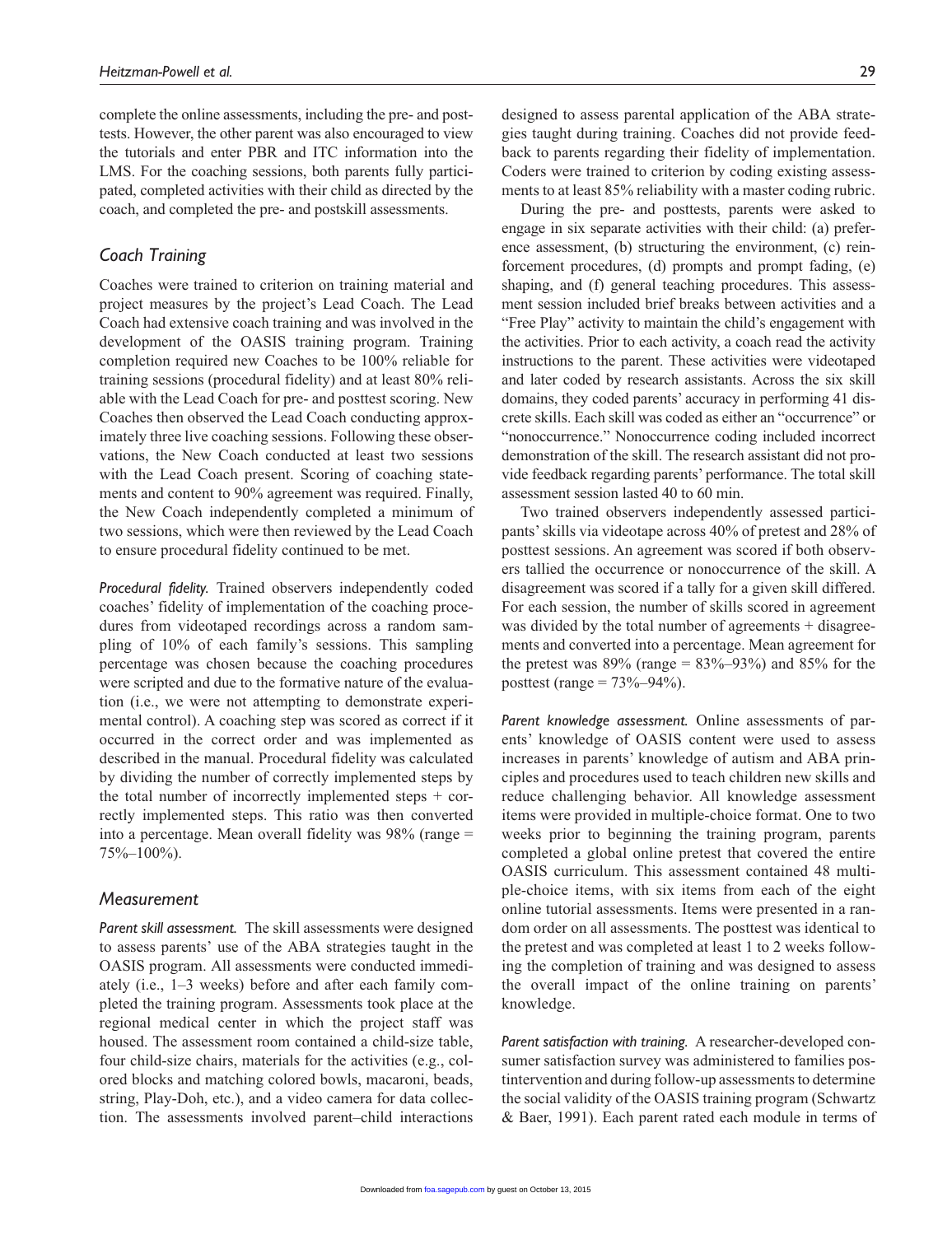

**Figure 3.** Parents' pre- to posttest skill gains.

importance and parents' overall satisfaction with the online content and coaching sessions.

*Cost savings.* We compared the number of miles families lived from the regional medical center where the researchers provided the parent coaching sessions with the number of miles they lived from their local telemedicine site. This provided an indicator of the time and money (based on the Internal Revenue Service rate of reimbursement for the year 2009) saved by accessing the coaching from their local telemedicine site relative to driving to the medical center for face-to-face coaching.

## **Results**

# *How Much Do Parents' Scores on a Knowledge Assessment of Autism and ABA Concepts/ Procedures Increase Following Exposure to the OASIS Training Program?*

On the 48-item global pre- and posttests over OASIS content, parents designated as the primary participant scored a mean of 53.13% correct on the pretest and 92.25% correct on the posttest. The knowledge gains from pre- to posttest ranged from 90 to 12.5 percentage points with a mean gain of 39.13. Gains did not appear to be related to pretest scores (i.e., higher pretest did not appear to lead to higher posttest scores).

## *Do Parents Improve Their Implementation of ABA Procedures With Their Child Following Exposure to the OASIS Training Program?*

Figure 3 shows parents' pre- and posttraining performance on the ABA skill assessments. Across all parents, the mean pretest performance was  $30.6\%$  (range =  $14\%$ –46%), and the mean posttest performance was 71.8% (range = 51%–83%).

The mean pre- to posttest skill gain across all parents was 41.23 percentage points (range =  $28\%$ –59%).

Figure 4 shows the pre- to posttest scores for each parent within each domain. Parents demonstrated the highest pretest performance on the Structuring the Environment assessment and the lowest performance on the Shaping New Skills assessment. Parents achieved the highest mean posttest performance on the Preference Assessment domain (87.8%), and the lowest on Shaping (53.6%). The largest pre- to posttest gain score was on Preference Assessment (61.2 percentage points), and the lowest mean gain was on Structuring the Environment domain (16.3 percentage points).

# *How Satisfied Were Parents With the OASIS Training Program and How Many Travel Miles Did They Save by Using Telemedicine for the Coaching Sessions?*

Results of parents' posttraining satisfaction ratings are shown in Figure 5. Families rated the importance of the content and their satisfaction with the online content and telemedicine coaching sessions on a scale of 1 to 5 with 5 being the most important/satisfied. The online tutorials had a mean importance rating of 4.62 (range = 4.38–4.88), and a mean satisfaction rating of 4.71 (range  $= 4.17 - 4.94$ ). The telemedicine coaching sessions had a mean importance rating of 4.64 (range  $= 4.75 - 4.46$ ) and a mean satisfaction rating of 4.8 (range  $= 4.67 - 4.94$ ).

To determine the number of travel miles saved by using telemedicine for the coaching sessions instead of face-toface office or home visits, we compared the number of miles families *would have* traveled to the regional medical center to the number of miles they *actually* traveled to their local telemedicine site. Table 2 shows these miles for each of the four participant families. Families completed an average of 17 sessions (range of 13–19). This range occurred because of the variation in the number of sessions families needed to achieve at least 80% mastery of each module's content. The mean distance families would have traveled without telemedicine was 150 miles (i.e., from their home to the regional medical center for face-to-face training), compared with the actual mean distance of 18.45 to the telemedicine sites. Had the families attended sessions at the regional medical center for face-to-face coaching, the total number of miles driven would have ranged from 1817 to 3834. Conversely, the actual round-trip miles families traveled to their local telemedicine site ranged from 1.2 to 49. Given the number of sessions each family needed to complete the training, ranging, the total number of travel miles families saved by participating in the coaching sessions via telemedicine was 9,052 for these four families, with a mean travel savings per family of 2,263 miles.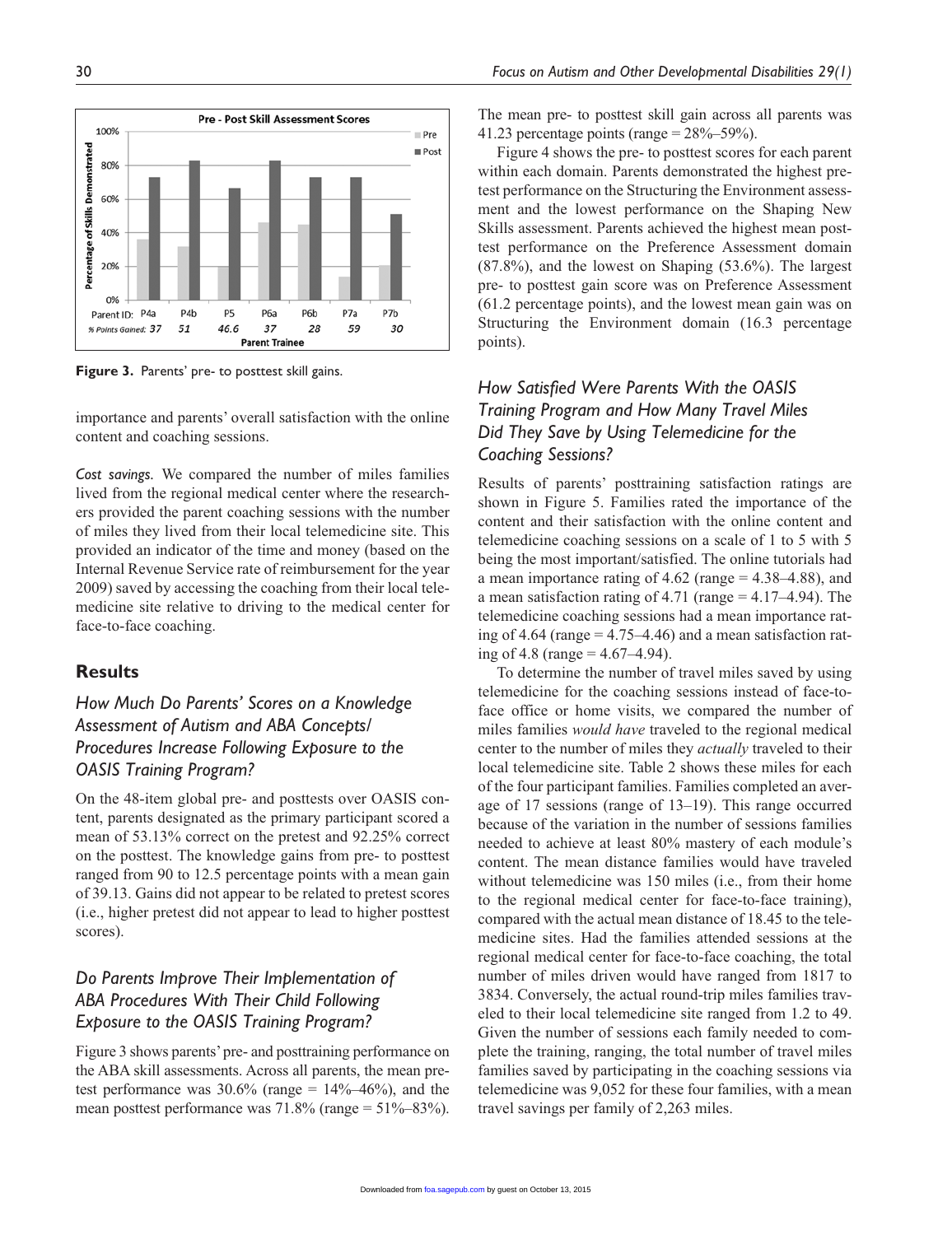







## **Discussion**

The purpose of this study was to formatively evaluate the feasibility of the OASIS parent training program implemented from a distance for parents of young children with autism. Key to this evaluation was determining its feasibility with a diverse group of families to inform training revisions and improvements. Therefore, despite the small sample, there was a wide range in parents' educational backgrounds (high school diploma to graduate degree) and family incomes (\$30k-\$75k+). In addition, because of the growing prevalence of autism diagnoses it was important to assess the feasibility of teaching ABA intervention techniques using distance technology rather than simply comparing it with

face-to-face training. Others have demonstrated comparable satisfaction (Developmental Disabilities Center, 2003) and learning gains (Vismara et al., 2009) between distance and face-to-face training and service delivery. Therefore, because of the need for effective distance ABA parent training, we assessed the feasibility of providing distance OASIS training rather than expending resources on a comparison of distance with face-to-face training.

Using OASIS, parents were trained to criterion, from a distance, on targeted evidence-based strategies implemented with their young children with autism. Parents completed the online activities from home and participated in the videoconferencing skill training sessions at a local school, community center, or hospital. This has implications for families and their children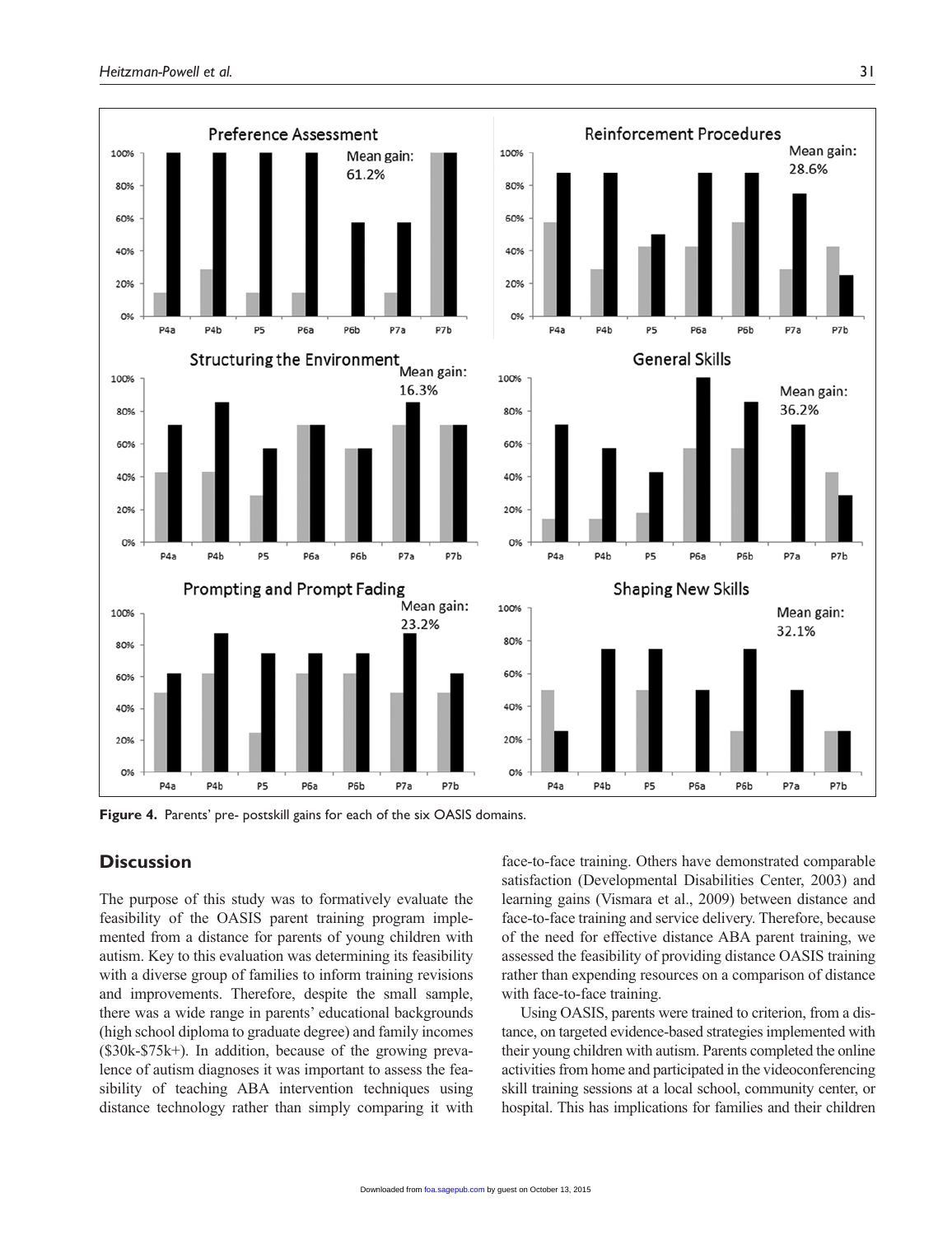**Consumer Satisfaction** Online Tutorials ■ Coaching Sessions 5 Average Rating Overal Module

**Figure 5.** Parents' satisfaction with content and skill.

with autism in rural areas, considering that (a) 15% to 20% of the U.S. population lives in rural/remote areas (U.S. Census Bureau, 2000, 2005–2007), (b) autism is equally prevalent in these areas, and (c) access to evidence-based interventions for families in rural/remote areas is extremely limited (Charles, 2000; Huston & Huston, 2000; Perednia & Allen, 1995). The results of this study will be used to inform improvements in specific content areas (e.g., Shaping New Skills), to explore the use of more cost-effective home-based web conferencing tools (e.g., Skype™ or FaceTime™), to investigate ways to engage additional caregivers in the training and to inform more rigorous empirical investigations of OASIS's effect on parent skills and child outcomes. Overall, this evaluation suggests that OASIS has promise to be a feasible and effective training program for increasing parental skill in the implementation of ABA strategies with their young children with autism. Outcomes, however, should not be interpreted as conclusive given the small sample size and exploratory methodologies used.

## *Knowledge Gains*

Parents' overall knowledge gains from pre- to posttest were promising, particularly considering that posttest performance did not appear to be influenced by parents' prior knowledge of ABA (i.e., pretest performance). Knowledge gains also appeared to be independent of parents' educational background given that P5, with the least formal education, made the *highest* pre- to posttest gain (90 percentage points), and P6a, with a graduate degree, had the second *lowest* gain (23 percentage points). Parents' scores on the tutorial posttests were similar to results reported in a prior study of this web-based training component with paraprofessionals (Buzhardt & Heitzman-Powell, 2005). Similar to the paraprofessionals in that study, parents performed best on the first tutorial in which general information about autism and common treatment procedures are introduced. Parents' lowest performance occurred on the third tutorial, which introduced the principles of reinforcement, punishment, and the Three-Term Contingency (ABC: Antecedents, Behaviors, and Consequences).

#### *Skill Gains*

All parents demonstrated substantial gains in implementation of ABA skills from pre- to post-training (Figure 4; range = 28–59 percentage point gains). Given the small sample size, correlation analyses would not have been appropriate to explore relationships between trainee demographics and skill gains. However, comparisons between demographics and skill gains suggest that these gains were not influenced by education background, family income, or the number of children in the home. We considered the number of children in the home because there is evidence to suggest that family size, like education background and income, influences child and parent outcomes, particularly maternal work and stress (Black, Devereux, & Salvanes, 2004; Frenette, 2011). There was substantial variation in parents' performance across skill domains. To identify the possible causes of this variation, particularly the domains with low performance, it is important to consider both the coaching content and the assessment (Dick et al., 2011). The skill in which parents performed the worst at pretest and made the most significant gains was the "Preference Assessment." Because effective reinforcement of desired behavior is a key component of ABA (Pace, Ivancic, Edwards, Iwata, & Page, 1985), a parent's ability to identify effective reinforcers is critical (Cooper et al., 2007). Although the least amount of gains were achieved in the "Structuring the Environment" domain, this is partly attributed to parents' high pretest performance in this area. This domain targeted parents' skill in arranging the learning environment in preparation for teaching a new skill (e.g., placing reinforcers and extra teaching materials out of the child's reach, and prompting and reinforcing the child's attending to the activity). Of particular concern for "Structuring the Environment" is the fact that only two out of seven parents scored over 80% at posttest on this domain despite the fact that parents achieved the second highest average pretest performance in this domain. Within this domain, parents performed lowest on prompting and reinforcing attending, suggesting that a stronger emphasis is needed on these two skills during coaching or perhaps a higher mastery criterion for this domain. Another domain of concern was "Shaping New Skills," which had the lowest pretest scores (21.4%) and also the lowest posttest scores (53.6%), suggesting that parents came in with little knowledge and left without mastery (no parents achieved 80% mastery at posttest).

In addition to the gains made by primary parents (mean of 44.9 percentage points), secondary parents who were not required to complete the tutorials and assessments, but

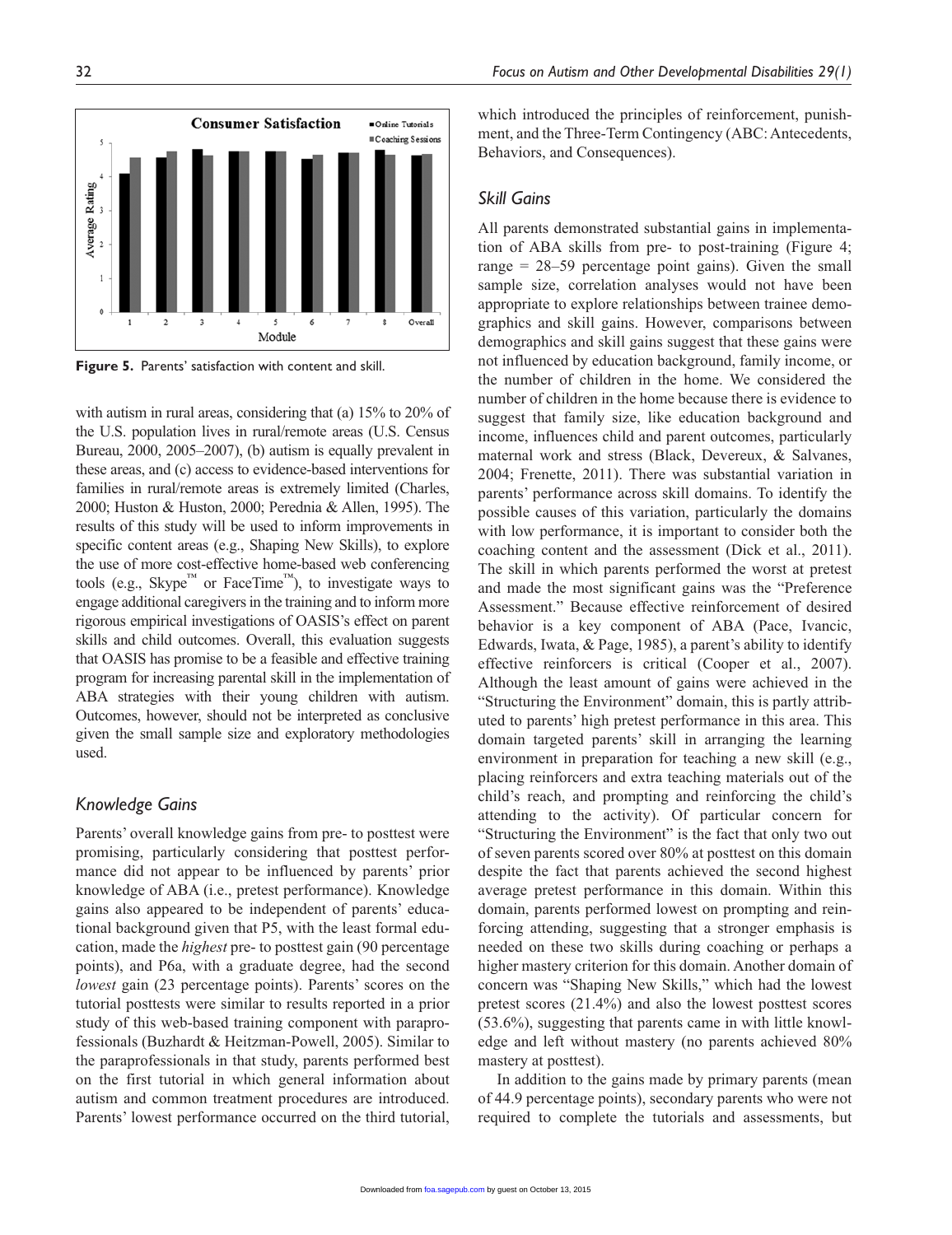|                | Number of | Without telemedicine |                | With telemedicine |                | Miles saved with |
|----------------|-----------|----------------------|----------------|-------------------|----------------|------------------|
| Trainee family | sessions  | Round trip           | Total distance | Round trip        | Total distance | telemedicine     |
| P <sub>4</sub> | 18        | 78.4                 | 1,411.2        | 49                | 882            | 529.2            |
| P <sub>5</sub> | 18        | 213                  | 3.834          |                   | 36             | 3,798            |
| <b>P6</b>      | ۱3        | 139.8                | 1.817.4        | 21.6              | 280.8          | 1,536.6          |
| <b>P7</b>      | 19        | 169                  | 3.211          | 1.2               | 22.8           | 3,188.2          |
| Totals         |           |                      | 10,273.6       |                   | 1,221.6        | 9,052            |
| Averages       | 17        | 150.05               | 2.568.4        | 18.45             | 305.4          | 2,263            |

**Table 2.** Mileage Savings for Participating Families.

often reported completing the tutorials after their spouse, also showed improvements in ABA implementation with their child (36.3 percentage point gain). The gains of the secondary trainees, all fathers, are promising considering that (a) they were not the primary contact for communications between coach and parent between coaching sessions, (b) they were not required to attend all coaching sessions (although they each attended at least 90% of the coaching sessions), (c) they were not required to achieve 80% mastery of skills during coaching sessions, and (d) they were not required to complete the online tutorials although they reported viewing most of them with their spouse or on their own. Evidence suggests having a father figure more involved with parenting and therapy leads to better child outcomes (Bronte-Tinkew, Carrano, Horowitz, & Kimukawa, 2008; Lewis & Lamb, 2003; MacDonald & Hastings, 2010) and reduced maternal stress (Keller & Honig, 2010; Simmerman, Blacher, & Baker, 2001). Therefore, this formative evaluation of the OASIS training program suggests further research is needed to investigate ways to accommodate another caregiver into the training.

A limitation of both the skill and knowledge assessments is that parents did not complete pretests prior to each module. Pretests prior to each module would have provided a clearer indication of what parents knew and could do immediately prior to that module's training. However, pretesting also requires a substantial amount of time for parents. This further extends training time and requires parents to attempt tasks with which they are unfamiliar, potentially resulting in lower satisfaction and increased attrition.

#### *Satisfaction and Miles Saved*

Overall satisfaction with the training tutorials and coaching sessions was high. Parent ratings of importance and satisfaction were relatively stable across all tutorials and coaching sessions, ranging from 4.17 to 4.94. This is significant particularly considering the time commitment required of families: 90–120 min coaching sessions and approximately 60 min of computer time each week, plus the time required to travel with their child to the local telemedicine site. Furthermore, parents were required to participate in the

pre- and posttest skill assessments, which are clearly needed to assess the effectiveness of the training, but have little value to the families. The difficulty of the content did not appear to have a negative influence on these ratings considering that parents performed lowest on Module 3 content, yet gave it one of the highest ratings (see Figure 5). Conversely, Module 1 received some of the lowest ratings despite the fact that parents had their highest performance on this module's tutorial.

A potential factor in satisfaction and feasibility is the distance parents had to travel to receive coaching. Therefore, we compared the difference between the distances families *actually* traveled to the local telemedicine site to the distance they *would* have traveled to access face-to-face services. The 9,052 miles saved across these families was substantial considering continuously rising fuel prices and the time required traveling those distances. No clear pattern emerged regarding the influence of distance to the training site on trainee satisfaction.

#### *Limitations and Future Directions*

By targeting primary caregivers, this training program has the potential for targeted skills to be consistently integrated into their daily parenting practices. The primary limitations of this evaluation include the small sample size, a lack of comparison data, and lack of child outcome data. A larger comparison study (e.g., randomized trial or wait-list control study) is needed to investigate the effects of training relative to a control or 'wait' condition (Shadish & Cook, 2009; Shadish, Cook, & Campbell, 2001). Thus, a larger study is needed to determine what factors influence parents' consistent use of trained techniques with their children and the subsequent impact on child outcomes over time.

OASIS was designed to be implemented with a maximum of two caregivers per family. However, considering the often large and varying caregivers involved in a child's life, consideration of adapting the protocol for larger groups is warranted. Additional research is needed to determine whether teaching multiple caregivers has a greater impact than if only one or two caregivers received training. This may also involve the development of modules that teach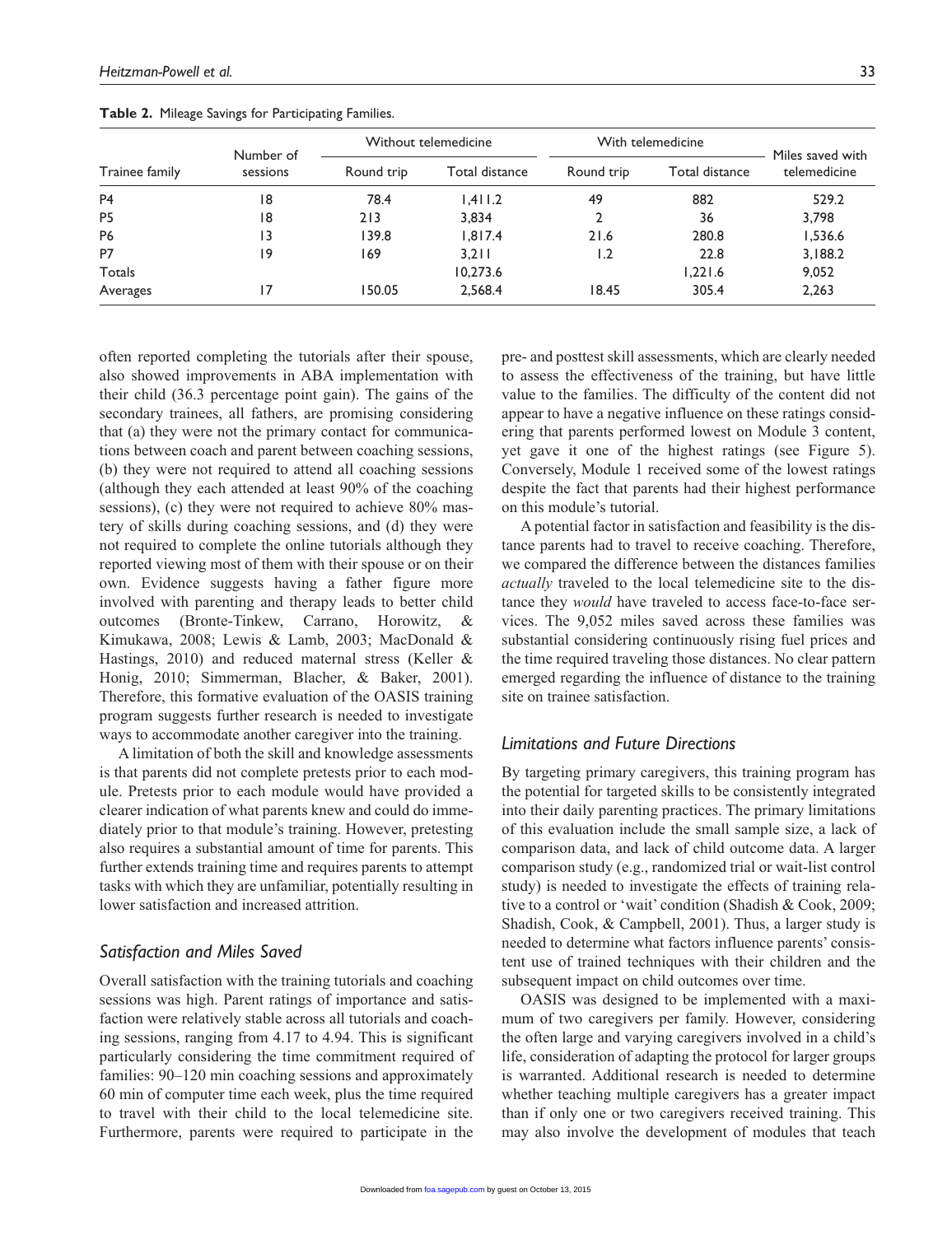caregivers how to train others (e.g., relatives, siblings, teachers), to use ABA principles during every day activities. Other training questions remain, such as determining how increasing the number of trainees impacts the training program's costs and effectiveness, what is the maximum number of trainees that a single coach can effectively train, the relationship between the number of caregivers trained for a single child, and the generalizability of the training on child outcomes.

Additional research is also needed to investigate other factors that contribute to the effectiveness and feasibility of the training. For example, are the effects of the training moderated by coach characteristics (e.g., ABA background, experience in working with families, enthusiasm, etc.), family or child characteristics (e.g., child's placement on the autism spectrum, family education background, socioeconomic, or access to resources), or parents' experience with technology? In addition, are there specific modules or components that could be removed or scaled down without significantly affecting caregiver learning?

While some researchers are beginning to address the different types of treatment fidelity/integrity (Hagermoser Sanetti & Kratochwill, 2009), the differing levels of reliability and fidelity for both the implementation and research pose a potential liability for replication. For implementation there were two levels (see "Methods" sections for more details): (a) 90% accuracy for answers on the online tutorial posttest and (b) 80% accuracy required for within-session parent skill (to move to the next section). For the research, there were four levels related to training new coaches: (a) 80% scoring reliability on pre- posttest project measures, (b) 85% reliability when scoring parent performance on within-session assessments, (c) 90% fidelity for delivering in-session coaching statements related to the specific module topic, and (d) 100% fidelity on following the scripted manual. For this development project, we used an 80% interrater reliability criterion for pre- posttest measures. However, for those elements related to training implementation, we set a higher standard for both participants (90% accuracy on the tutorial posttests) and for coach training and implementation (90%–100%), particularly given the scripted nature of the intervention. These differing levels of reliability and fidelity may have contributed to the one low reliability score (75%) on the procedural fidelity for new coach training (100% required implementation fidelity). In addition, the one low reliability score for parental skill (73%) was with the first participant of the formative evaluation. Following these low scores, definitions were revised and the assessment was rescored. Following this correction, all remaining reliabilities ranged between 83% and 93.5%, within the criterion set for the research (80%). Finally, the number of fidelity checks required for implementation fidelity was low (10% sample of all coaching sessions). Given the scripted nature of the intervention (each coach was required to follow the same sequence, mark the section as completed, and score coaching statements within the session protocol), we determined that a 10% sampling of sessions was sufficient. Because all sessions were recorded, had it been determined that if coaches were not implementing the sessions with fidelity, a more stringent and frequent fidelity check would have been adopted. The use of lower fidelity checks may be acceptable for "practices that are systematically designed with built-in scripting, review opportunities" (Harn, Parisi, & Stoolmiller, 2013, p. 187). Future research should address each of these issues to determine whether the training could be delivered in a shorter time frame, decreasing the overall response effort of the families while maintaining the caregiver learning, and normalizing reliability/fidelity across implementation and coach training.

Several factors presented challenges to the success of the program. First and foremost was limited access to adequate telemedicine technology, particularly in rural areas. Several participants lived in small communities, with limited resources for the equipment necessary for the telemedicine sessions. When contacting potential sites for use of the equipment, some sites were unaware of the existence of the technology anywhere in the surrounding area. Some facilities required user fees, including staffing fees for technology support services. Reliance on staff at remote sites presented concerns as well, including hours available for use and accommodating the needs of the participants. Additional challenges included technical difficulties with the PolyCom equipment, environmental arrangement of rooms for families, and disrupted communication due to child activities and vocalizations. From a clinical standpoint, the exclusive reliance on verbal communication rather than physical prompting or modeling was also a distinctive change in teaching techniques.

Since the initial design and development of the OASIS training program, other distance communication technologies have rapidly emerged with promise for improving the delivery of distance training and coaching in natural settings. For example, one limitation of the current iteration of the training program is a lack of engagement with trainees directly in their homes and/or community settings. The use of common mobile technologies could allow inthe-moment coaching recommendations for caregivers at times when they need it most at home or in other settings outside of the coaching sessions. The use of cell phones to support home-based intervention and home visiting models have been explored in a limited number of training projects (Bigelow, Burke-Lefever, Carta, & Borkowski, 2010; Bigelow, Carta, & Lefever, 2008; Gomez, 2008; Jabaley, Lutzker, Whitaker, & Self-Brown, 2011; Jones, Forehand, McKee, Cuellar, & Kincaid, 2010; Wang, Wang, & Kim, 2011), but more research is needed to determine how they could be used to support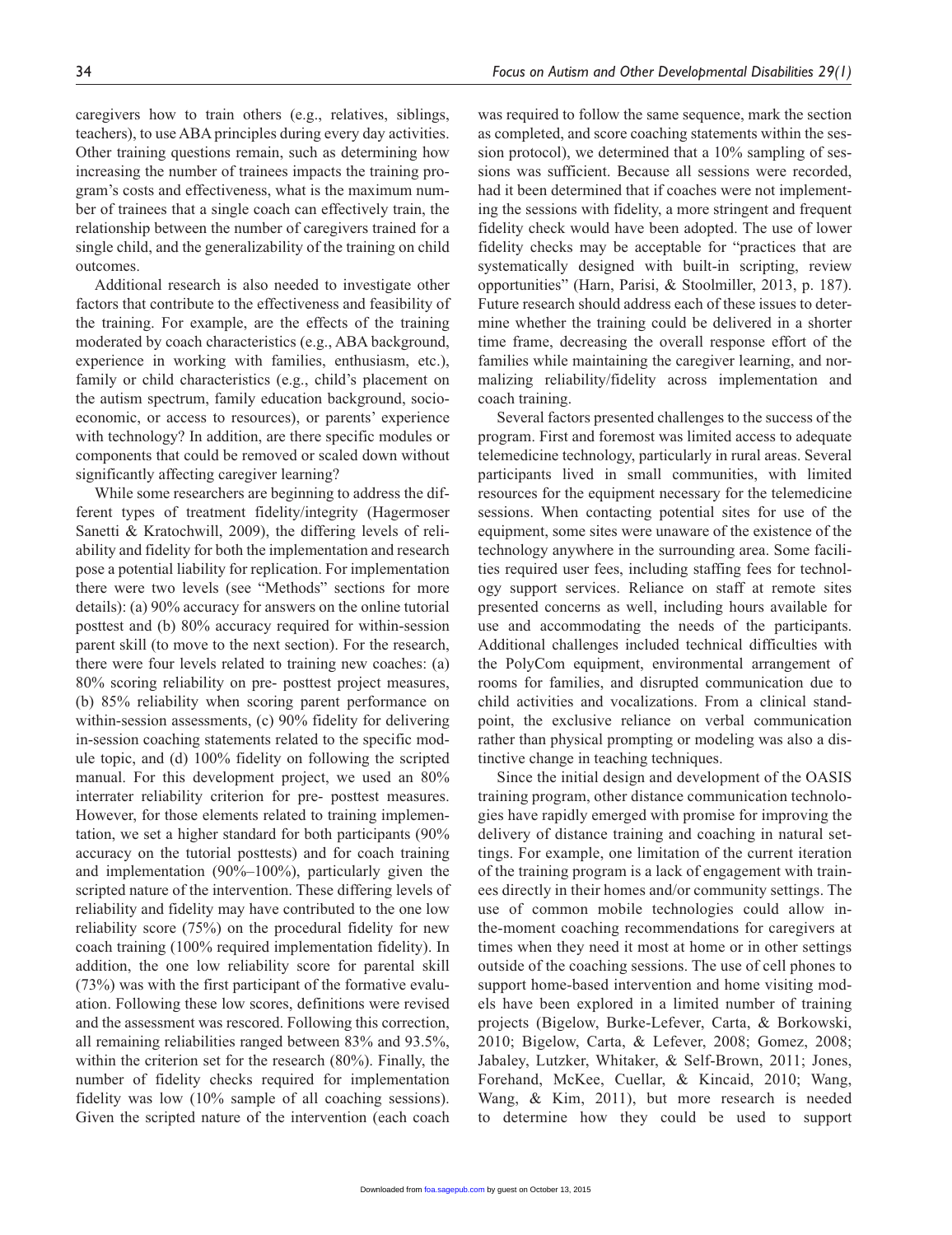caregiver-delivered, evidence-based practices. Finally, with continued improvements in access to broadband Internet access required for effective live videoconferencing, there is a clear need to explore the effectiveness of the OASIS coaching model when delivered via commonly available videoconferencing tools such as Skype© and Oovoo©. This would eliminate the need for caregivers to drive to a location that provided access to a Polycom system and could further improve its generalizability because coaching would be provided directly in the home.

## **Conclusion**

The development of this distance ABA training program has the potential to address two primary problems for parents of children with autism: (a) the lack of available ABA therapists in remote/rural areas to support the growing demand for their services and (b) the role of primary caregivers with limited or no ABA experience as a critical component to the success of early intervention. Training parents and primary caregivers to implement ABA with their children reduces the need for outside therapists and allows parents to implement ABA with young children before they begin preschool or kindergarten. Although empirical studies of its effectiveness are needed, the OASIS training program holds promise as a means to build capacity for ABA therapy in areas where it never before existed: rural/remote populations with parents who are the best suited to serve as primary interventionists for their children.

#### **Acknowledgments**

The development and implementation of this work would not have been possible without the support of the National Institute on Disability Rehabilitation Research, the agency which provided grant funding to conduct this project. Special thanks go to Rachel White, PhD, for her dedication and contribution to the development of the coaching manual and Josh Turek for his contribution to the development and maintenance of the data collection procedures along with those who contributed to the review of this document prior to submission: Therese Leochner, Jill Koertner, Sean Swindler, and Jaye Russell. We also thank the Kansas City Autism Training Center for providing collaboration, use of their facilities, contributions to the research protocol, and use of staff for coaching and intervention delivery. Finally, we would like to say thank you to the families that participated in this development project, for their expertise as parents, their patience during the development, the long hours they drove for preliminary data collection, and their willingness to work with new technology, all in an effort to enrich the lives of their children and families as well as to aid in the development of a model that could potentially prove beneficial to other families as well.

#### **Declaration of Conflicting Interests**

The author(s) declared no potential conflicts of interest with respect to the research, authorship, and/or publication of this article.

#### **Funding**

The author(s) disclosed receipt of the following financial support for the research, authorship, and/or publication of this article: This work was supported by the National Institute of Disability and Rehabilitation Research (H133G060238), U.S. Department of Education. Additional support was provided by the Kansas Intellectual and Developmental Disabilities Research Center, National Institutes of Health (HD002528), Schiefelbusch Institute for Life Span Studies.

#### **References**

- American Psychiatric Association. (2000). *Diagnostic and statistical manual of mental disorders* (4th ed., text rev.). Washington, DC: Author.
- American Telemedicine Association. (2013). *Telemedicine defined*[. Retrieved from http://www.americantelemed.org/](http://www.americantelemed.org/i4a/pages/index.cfm?pageid=3333) i4a/pages/index.cfm?pageid=3333
- Baer, D. M., Wolf, M. M., & Risley, T. R. (1968). Some current dimensions of applied behavior analysis. *Journal of Applied Behavior Analysis*, *1*, 91–97.
- Bigelow, K., Burke-Lefever, J., Carta, J., & Borkowski, J. (2010). *Using cellular phones to engage and retain families in parenting interventions*. Part of a symposium presented at the 2010 Conference on Research Innovations in Early Intervention (CRIEI), San Diego, CA.
- Bigelow, K. M., Carta, J. J., & Lefever, J. B. (2008). Txt u ltr: Using cellular phone technology to enhance a parenting intervention for families at risk for neglect. *Child maltreatment*, *13*, 362–367.
- Black, S., Devereux, P., & Salvanes, K. (2004). The more the merrier? The effect of family size and birth order on children's education. *The Quarterly Journal of Economics*, *120*, 669– 700.
- Bransford, L., Nahabedian, C., & Waterson, V. (2010). *Has the time come to embrace telehealth as a system solution?* Available from www.ihealthbeat.org
- Bronte-Tinkew, J., Carrano, J., Horowitz, A., & Kimukawa, A. (2008). Involvement among resident fathers and links to infant cognitive outcomes. *Journal of Family Issues*, *29*, 1211–1244.
- Brookman-Frazee, L., Stahmer, A., Baker-Ericzen, M. J., & Tsai, K. (2006). Parenting interventions for children with autism spectrum and disruptive behavior disorders: Opportunities for cross-fertilization. *Clinical Child and Family Psychology Review*, *9*, 181–200.
- Brookman-Frazee, L., Vismara, L., Drahota, A., Stahmer, A., & Openden, D. (2012). Parent training interventions for children with autism spectrum disorders. *Child and Family*, *9*, 181–200.
- Buzhardt, J., & Heitzman-Powell, L. (2005). Training behavioral aides with a combination of online and face-to-face procedures. *Teaching Exceptional Children*, *37*, 20–26.
- Cefai, J., Smith, D., & Pushak, R. E. (2010). Parenting wisely: Parent training via CD-ROM with an Australian sample. *Child & Family Behavior Therapy*, *32*, 17–33.
- Centers for Disease Control and Prevention. (2012). Prevalence of autism spectrum disorders—Autism and developmental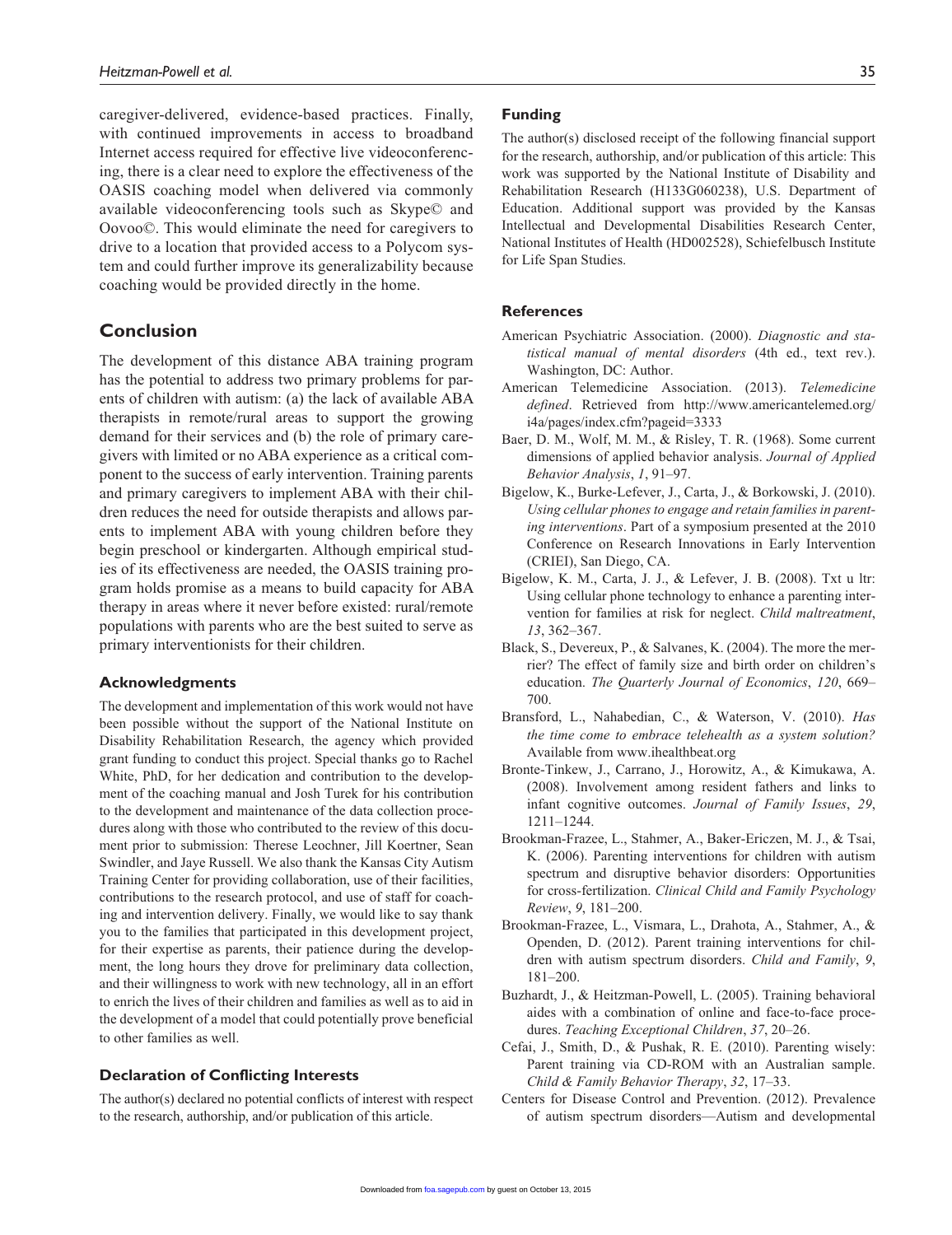disabilities monitoring network, 14 sites, United States, 2008. *Morbidity and Mortality Weekly Report*, *61*(SS03), 1–19.

- Charles, B. L. (2000). Telemedicine can lower costs and improve access. *Healthcare Financial Management*, *54*, 66–69.
- Cooper, J. O., Heron, T. E., & Heward, W. L. (2007). *Applied behavior analysis* (2nd ed.). Upper Saddle River, NJ: Pearson.
- Crockett, J. L., Fleming, R. K., Doepke, K. J., & Stevens, J. S. (2007). Parent training: Acquisition and generalization of discrete trials teaching skills with parents of children with autism. *Research in Developmental Disabilities*, *28*, 23–36.
- Developmental Disabilities Center. (2003). *Team training in autism: A comparison of on-site versus interactive TV training (ITV) using a team training, case model* [Brochure]. Kansas City, KS: Author.
- Dick, W., Carey, L., & Carey, D. (2011). *The systematic design of instruction*. New York, NY: Allyn & Bacon.
- Eikeseth, S., Smith, T., Jahr, E., & Eldevik, S. (2007). Outcome for children with autism who began intensive behavioral treatment between ages 4 and 7. *Behavior Modification*, *31*, 264–278.
- Eldevik, S., Ondire, I., Hughes, J. C., Grindle, C. F., Randell, T., & Remington, B. (2012). Effects of computer simulation training on in vivo discrete trial teaching. *Journal of Autism and Developmental Disorders*, *43*, 1–10.
- Eyberg, S. M. (1988). Parent child interaction therapy: Integration of traditional and behavioral concerns. *Child & Family Behavior Therapy*, *10*, 33–46.
- Eyberg, S. M. (2005). Tailoring and adapting parent-child interaction therapy for new populations. *Education Treatment of Children*, *28*, 197–201.
- Fazzio, D., Martin, G. L., Arnal, L., & Yu, D. C. (2009). Instructing university students to conduct discrete-trials teaching with children with autism. *Research in Autism Spectrum Disorders*, *3*, 57–66.
- Frenette, M. (2011). Why do larger families reduce parental investments in child quality, but not child quality per se? *Review of Economics of the Household*, *9*, 523–537.
- Gianoumis, S., & Sturmey, P. (2012). Generalization procedures in training interventionists for individuals with developmental disabilities. *Behavior Modification*, *36*, 619–629.
- Gomez, E. (2008). Connecting communities of need with public health: Can SMS text-messaging improve outreach communication? In *Proceedings of the 41st Annual Hawaii International Conference on System Sciences* (p. 128). Washington, DC: Institute of Electrical and Electronics Engineers.
- Hagermoser Sanetti, L. S., & Kratochwill, T. R. (1009). Toward developing a science of treatment integrity: Introduction to the special series. *School Psychology Review*, *38*, 445–459.
- Hamad, C. D., Serna, R. W., Morrison, L., & Fleming, R. (2010). Extending the reach of early intervention training for practitioners: A preliminary investigation of an online curriculum for teaching behavioral intervention knowledge in autism. *Journal of Early Intervention*, *23*, 1–15.
- Harn, B., Parisi, D., & Stoolmiller, M. (2013). Balancing fidelity with flexibility and fit: What do we really know about fidelity of implementation in schools? *Exceptional Children*, *79*, 181–193.
- Heitzman-Powell, L., Buzhardt, J., Suchowierska, M., & Morrison, K. (2003). *Behavioral aide training program*

[Online]. McLouth, KS: Integrated Behavioral Technologies. Available from www.ibt-inc.org

- Hojabri, R., Borousan, E., & Manafi, M. (2012). Impact of using telemedicine on knowledge management in healthcare organizations: A case study. *African Journal of Business Management*, *6*, 1604–1613.
- Horton, W. (2000). *Designing web-based training*. New York, NY: John Wiley.
- Huston, T. L., & Huston, J. L. (2000). Is telemedicine a practical reality? *Communications of the ACM*, *43*, 91–101.
- Jabaley, J. J., Lutzker, J. R., Whitaker, D. J., & Self-Brown, S. (2011). Using iPhones™ to enhance and reduce face-to-face home safety sessions within SafecCare®: An evidence-based child maltreatment prevention program. *Journal of Family Violence*, *26*, 377–385.
- Johnston, J. M., Foxx, R. M., Jacobson, J. W., Green, G., & Mulick, J. A. (2006). Positive behavior support analysis. *The Behavior Analyst*, *29*, 51–74.
- Jones, D. J., Forehand, R., McKee, L. G., Cuellar, J., & Kincaid, C. (2010). Behavioral parent training: Is there an "app" for that? *The Behavior therapist/AABT*, *33*, 72–77.
- Keller, D., & Honig, A. S. (2010). Maternal and paternal stress in families with school-aged children with disabilities. *American Journal of Orthopsychiatry*, *74*, 337–348.
- Koegel, L. K., Koegel, R. L., Fredeen, R. M., & Gengoux, G. W. (2008). Naturalistic behavioral approaches to treatment. In K. Chawarska, A. Klin, & F. R. Volkmar (Eds.), *Autism spectrum disorders in infants and toddlers: Diagnosis, assessment, and treatment* (pp. 207–241). New York, NY: Guilford.
- Koegel, R. L., Schreibman, L., & Day, H. M. (2008). *How to teach children with autism and other severe disabilities*. Boise, ID: Idaho Training Cooperative, University of Idaho Center on Disabilities & Human Development.
- Koegel, R. L., Symon, J. B., & Koegel, L. K. (2002). Parent education for families of children with autism living in geographically distant areas. *Journal of Positive Behavior Interventions*, *4*, 88–103.
- Lafasakis, M., & Sturmey, P. (2007). Training parent implementation of discrete-trial teaching: Effects on generalization of parent teaching and child correct responding. *Journal of Applied Behavior Analysis*, *40*, 685–689.
- Lang, R., Machalicek, W., Rispoli, M., & Regester, A. (2009). Training parents to implement communication interventions for children with autism spectrum disorders (ASD): A systematic review. *Evidence-Based Communication Assessment and Intervention*, *3*, 174–190.
- Lerman, D. C., Tetreault, A., Hovanetz, A., Strobel, M., & Garro, J. (2008). Further evaluation of a brief, intensive teachertraining model. *Journal of applied behavior analysis*, *41*, 243–248.
- Lewis, C., & Lamb, M. E. (2003). Fathers' involvement in children's development: The evidence from two parent families. *European Journal of Psychology of Education*, *18*, 211–228.
- Lockamy III, A., & Smith, D. L. (2009). Telemedicine: A process enabler for enhanced healthcare delivery systems. *Business Process Management Journal*, *15*, 5–19.
- Lovaas, O. (1987). Behavioral treatment and normal educational and intellectual functioning in young autistic children. *Journal of Consulting and Clinical Psychology*, *55*, 3–9.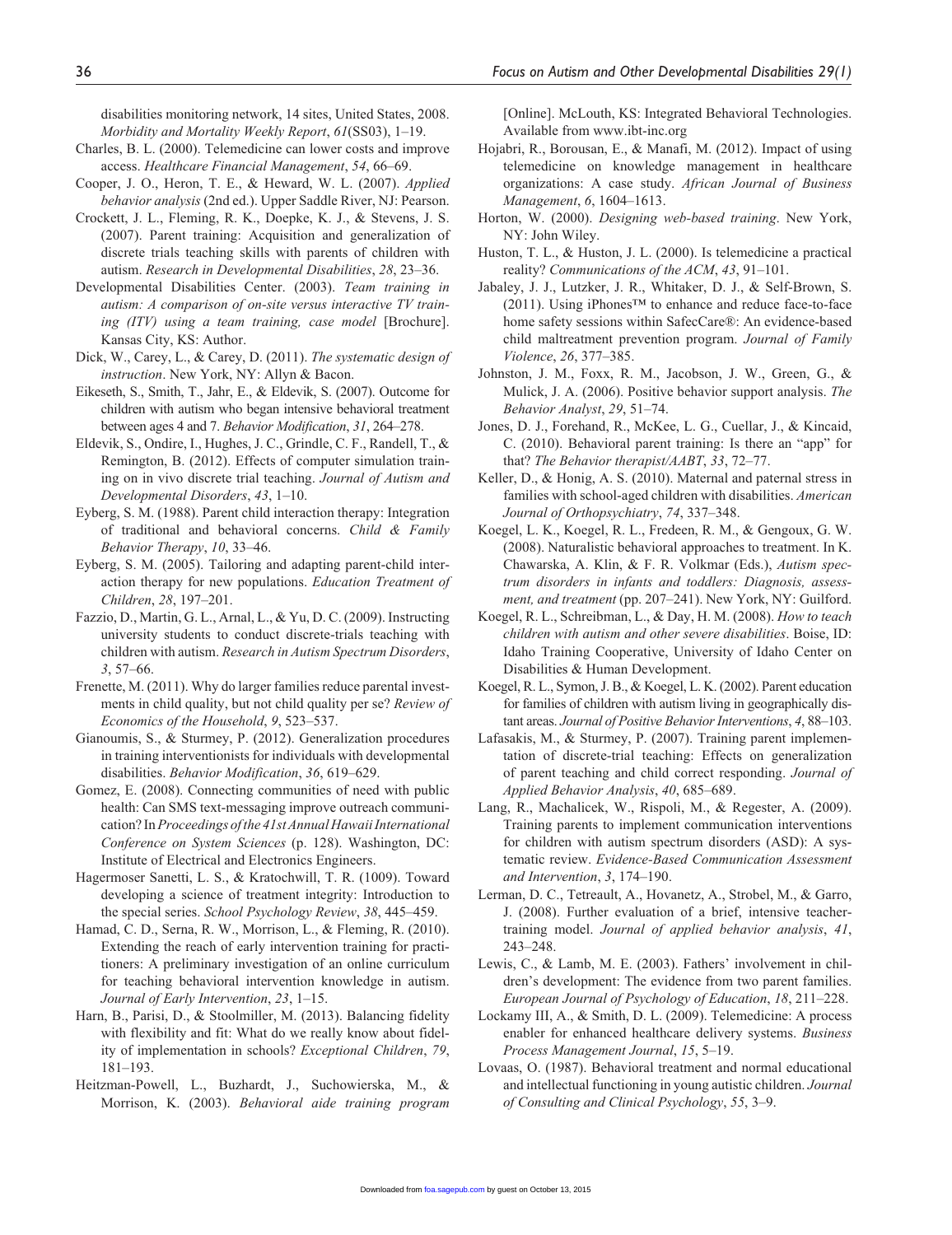- MacDonald, E. E., & Hastings, R. P. (2010). Mindful parenting and care involvement of fathers of children with intellectual disabilities. *Journal of Child and Family Studies*, *19*, 236–240.
- Markle, S. (1990). *Designs for instructional designers*. Champaign, IL: Stipes Publishing.
- Masse, J. J., McNeil, C. B., Wagner, S. M., & Chorney, D. B. (2007). Parent-child interaction therapy and high functioning autism: A conceptual overview. *Journal of Early and Intensive Behavior Intervention*, *4*, 714–735.
- Matson, J. L., & Kozlowski, A. M. (2011). The increasing prevalence of autism spectrum disorders. *Research in Autism Spectrum Disorders*, *5*, 418–425.
- Matson, J. L., Mahan, S., & LoVullo, S. V. (2009). Parent training: A review of methods for children with developmental disabilities. *Research in Developmental Disabilities*, *30*, 961–968.
- National Autism Center. (2009). *National standards report. National standards report*. Retrieved from http://www. [nationalautismcenter.org/affiliates/reports.php](http://www.nationalautismcenter.org/affiliates/reports.php)
- National Research Council. (2001). *Educating children with autism. Committee on educational interventions for children with autism division of behavioral and social sciences and education*. Washington, DC: National Academy Press.
- Nefdt, N., Koegel, R., Singer, G., & Gerber, M. (2010). The use of a self-directed learning program to provide introductory training in pivotal response treatment to parents of children with autism. *Journal of Positive Behavior Interventions*, *12*, 23–32.
- Obstfelder, A., Engeseth, K. H., & Wynn, R. (2007). Characteristics of successfully implemented telemedical applications. *Implement Science*, *2*, 1–11.
- Pace, G. M., Ivancic, M. T., Edwards, G. L., Iwata, B. A., & Page, T. J. (1985). Assessment of stimulus preference and reinforcer value with profoundly retarded individuals. *Journal of Applied Behavior Analysis*, *18*, 249–255.
- Patterson, S. Y., Smith, V., & Mirenda, P. (2012). A systematic review of training programs for parents of children with autism spectrum disorders: Single subject contributions. *Autism*, *16*, 498–522.
- Perednia, D. A., & Allen, A. (1995). Telemedicine technology and clinical applications. *Journal of the American Medical Association*, *66*, 483–488.
- Petursdottir, A., & Sigurdardóttir, Z. G. (2006). Increasing the skills of children with developmental disabilities through staff training in behavioral teaching techniques. *Education and Training in Developmental Disabilities*, *41*, 264–279.
- Powell, D., Dunlap, G., & Fox, L. (2006). Prevention and intervention for the challenging behaviors of toddlers and preschoolers. *Infants & Young Children*, *19*, 25–35.
- Randell, T., Hall, M., Bizo, L., & Remington, B. (2007). DTkid: Interactive simulation software for training tutors of children with autism. *Journal of autism and developmental disorders*, *37*, 637–647.
- Ringdahl, J. E., Kopelman, T., & Falcomata, T. S. (2009). Applied behavior analysis and its application to autism and autism related disorders. In J. Matson (Ed.), *Applied behavior analysis for children with autism spectrum disorders*, (p. 15–32). New York, NY: Springer Publishing.
- Rogers, S. J., & Vismara, L. A. (2008). Evidence-based comprehensive treatments for early autism. *Journal of Clinical Child and Adolescent Psychology*, *37*, 8–38.
- Sallows, G. O., & Graupner, T. D. (2005). Intensive behavioral treatment for children with autism: Four-year outcome and predictors. *Journal Information*, *110*, 417–438.
- Sarokoff, R. A., & Sturmey, P. (2008). The effects of instructions, rehearsal, modeling, and feedback on acquisition and generalization of staff use of discrete trial teaching and student correct responses. *Research in Autism Spectrum Disorders*, *2*, 125–136.
- Schultz, T. R., Schmidt, C. T., & Stichter, J. P. (2011). A review of parent education programs for parents of children with autism spectrum disorders. *Focus on Autism and Other Developmental Disabilities*, *26*, 96–104.
- Schwartz, I. S., & Baer, D. M. (1991). Social validity assessment: Is current practice state of the art? *Journal of Applied Behavior Analysis*, *24*, 189–204.
- Shadish, W. R., & Cook, T. D. (2009). The renaissance of field experimentation in evaluating interventions. *Annual Review of Psychology*, *60*, 607–629.
- Shadish, W. R., Cook, T. D., & Campbell, D. T. (2001). *Experimental and Quasi-experimental designs for generalized causal inferences*. Berkeley, CA: Houghton Mifflin.
- Simmerman, S., Blacher, J., & Baker, B. (2001). Fathers' and mothers' perceptions of father involvement with young children with a disability. *Journal of Intellectual & Developmental Disability*, *26*, 325–338.
- Smith, A. (2011). *Trends in broadband adoption: Home Broadband 2010*. Retrieved from http://www.pewinternet. [org/Reports/2010/Home-Broadband-2010.aspx.](http://www.pewinternet.org/Reports/2010/Home-Broadband-2010.aspx)
- Smith, T., & Lovaas, I. O. (1998). Intensive and early behavioral intervention with autism: The UCLA young autism project. *Infants & Young Children*, *10*, 67–78.
- Solomon, M., Ono, M., Timmer, S., & Goodlin-Jones, B. (2008). The effectiveness of parent-child interaction therapy for families of children on the autism spectrum. *Journal of Autism and Developmental Disorders*, *38*, 1767–1776.
- Steiner, A. M. (2011). A strength-based approach to parent education for children with autism. *Journal of Positive Behavior Interventions*, *13*, 178–190.
- Steiner, A. M., Koegel, L. K., Koegel, R. L., & Ence, W. A. (2012). Issues and theoretical constructs regarding parent education for autism spectrum disorders. *Journal of Autism and Developmental Disorders*, *42*, 1218–1227.
- Thomson, K., Martin, G. L., Arnal, L., Fazzio, D., & Yu, C. T. (2009). Instructing individuals to deliver discrete-trials teaching to children with autism spectrum disorders: A review. *Research in Autism Spectrum Disorders*, *3*, 590–606.
- U.S. Census Bureau. (2000). Data available from http://www.census.gov/
- U.S. Census Bureau. (2005–2007). *American community survey*. Retrieved from http://www.census.gov/acs/www/index.html
- Vismara, L. A., Young, G. S., & Rogers, S. J. (2012). Telehealth for expanding the reach of early autism training to parents. *Autism Research and Treatment*, *2012*, 1–12.
- Vismara, L. A., Young, G. S., Stahmer, A. C., Griffith, E. M., & Rogers, S. J. (2009). Dissemination of evidence-based